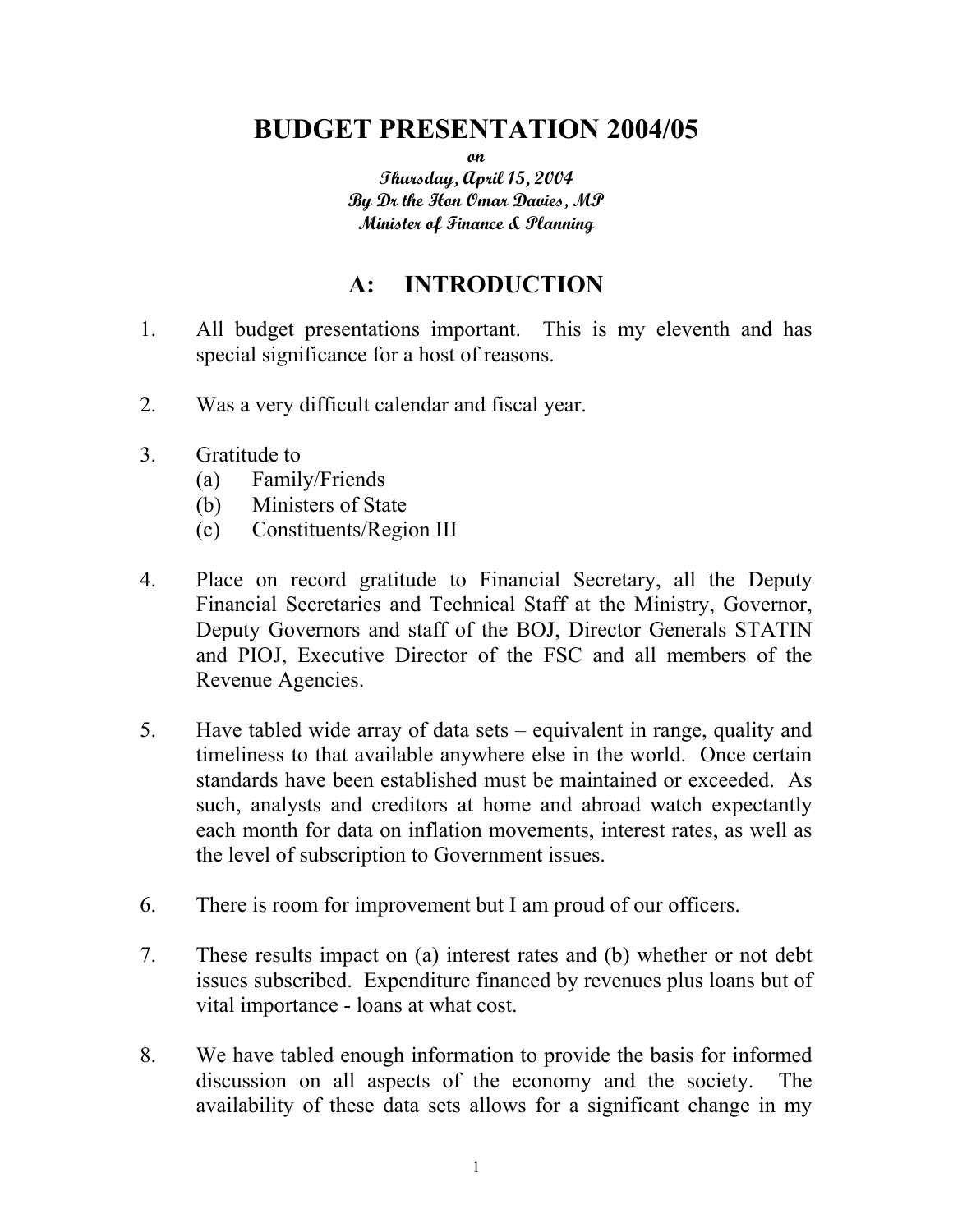presentation this year. It is necessary to review last year and to present, as we usually do, the macro-economic targets for the medium-term. However, focus will be on the fiscal targets and concrete steps being taken to expand the economic output.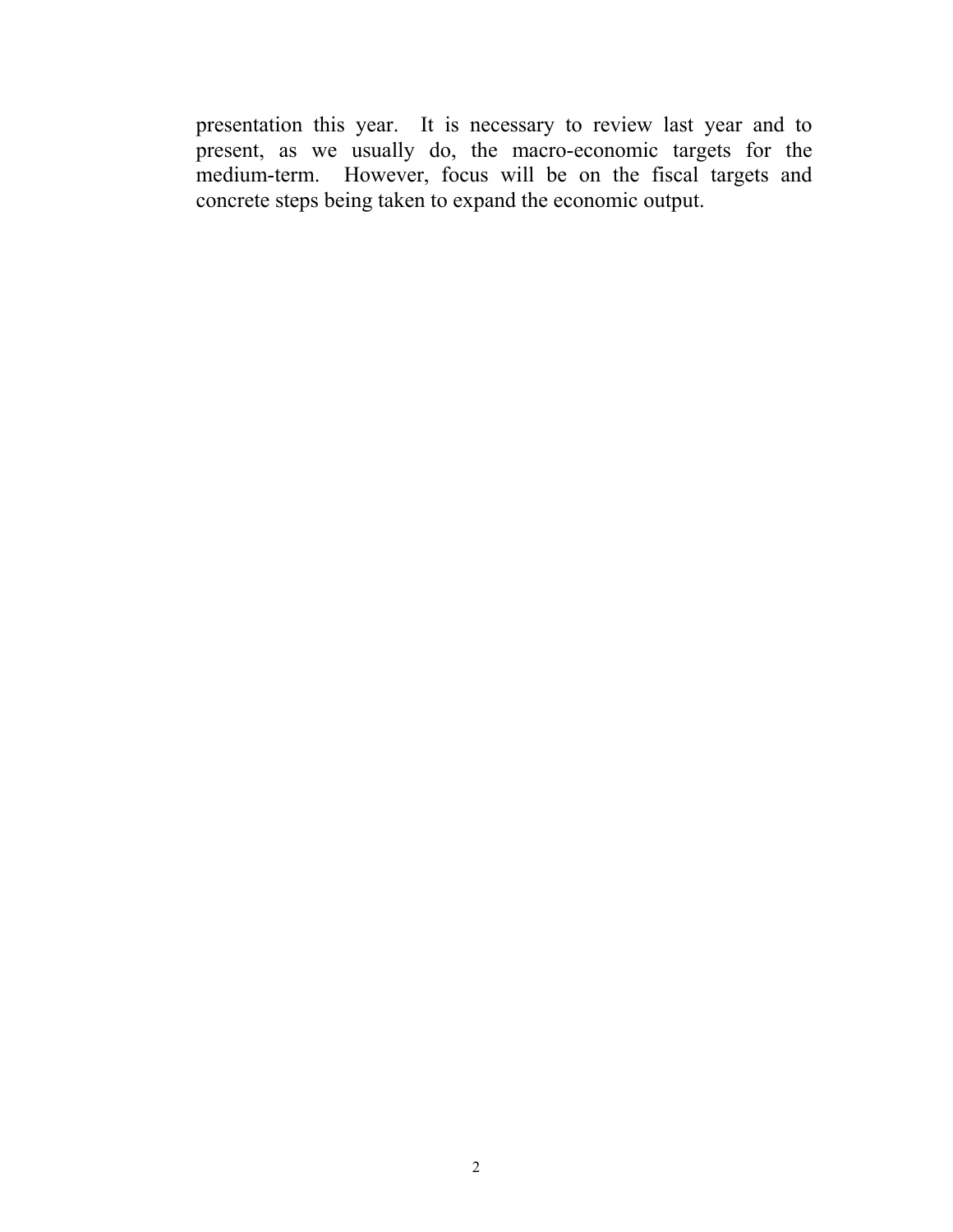### **B: YEAR IN REVIEW**

- 1. Whilst the Budget Debate is about the planned expenditure for fiscal year 2004/2005 and the way in which this would be funded, much of the issues which arose in reviewing fiscal year 2003/2004 had their genesis before.
- 2. As such in discussing the period it is useful to look at the challenges and set backs, as well as the successes/achievements for the 15 month period – January 03 to March 04.
- 3. The first six months of the calendar year i.e. Q4 of 02/03 and Q1 of 03/04 "difficult", to put it euphemistically. The first signs of wider than projected fiscal deficit had emerged and difficulties emerged both domestically and externally which made economic management challenging.
- 4. Period started with uncertainty related to a possible war in Iraq. In February of 03, we were forced to purchase FE from the NIR to pay down a Euro bond which had matured thus simultaneously diminishing the NIR and raising questions about the ability to maintain a stable exchange rate system.
- 5. These uncertainties fed on themselves, leading to intense instability in the FE market and devaluation where the exchange rate bottomed out at J\$70 to (US)\$1.
- 6. The Administration took action, involving intervention, a significant hike in interest rate and an offer of unlimited indexed bond which restored order to the system. The rate has remained at about the same level (just of J\$60:US\$1) since that intervention.
- 7. This side of the House was intrigued by the fact that during a recent debate, Opposition Spokesman on Justice opined that, the intervention to stabilize and reverse the deterioration in the FE market was ill advised.
- 8. The size and range of goods and services affected by the tax package also contributed to the difficulties in the first half of the calendar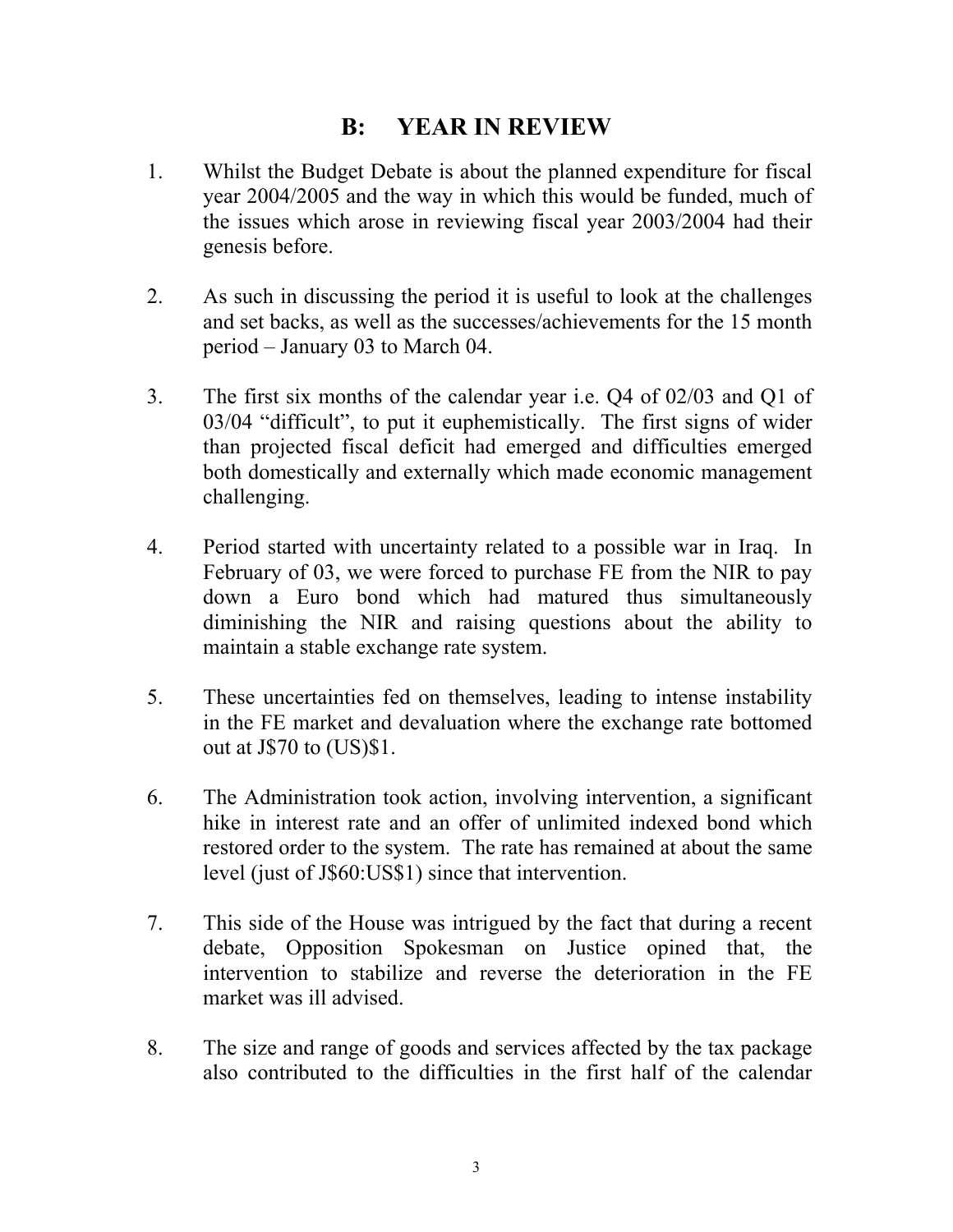year. Several changes/adjustments were made and the delays in finalizing the set of measures itself contributed to the uncertainty.

- 9. In any event any tax package equivalent to 3.5% of GDP must have severe impact on the population as disposable income would have been reduced.
- 10. The combination of devaluation and the tax package led to movements in the CPI not seen in over seven years.
- 11. Externally, downgrade of our bonds by the rating agencies increased the difficulty in accessing resources externally, thus forcing almost total reliance on domestic financing.
- 12. The inevitable results were of higher interest rates and the need to increase short-term issues. Managing in that scenario posed extreme challenges.
- 13. **Successes/Positives**: Despite all the above challenges, as significant as they were, simultaneously there were significant positives in the real economy. We will focus on three - agriculture, bauxite alumina and tourism.
- 14. **Agriculture:** Rebounded six major natural shocks (floods and drought) between 1999 and 2003. Grew by 5.7% in 2003.
- 15. **Bauxite/Alumina**: During calendar 2003, the bauxite alumina sector was operating at close to maximum capacity and demand on the world market for alumina pushed prices beyond original projection.
- 16. **Tourism**: The tourism sector had perhaps its greatest year ever with records being established in long-term visitors, cruise ship passengers as well as total visitor expenditure. The recovery of the industry had not only positive results in terms of the viability of properties but also contributed to greater stability in the foreign exchange market and improvement in the balance of payments.
- 17. The growth in these sectors of the real economy, were major contributors to the overall economic performance. Perhaps more importantly, these were not one-off occurrences. They were simply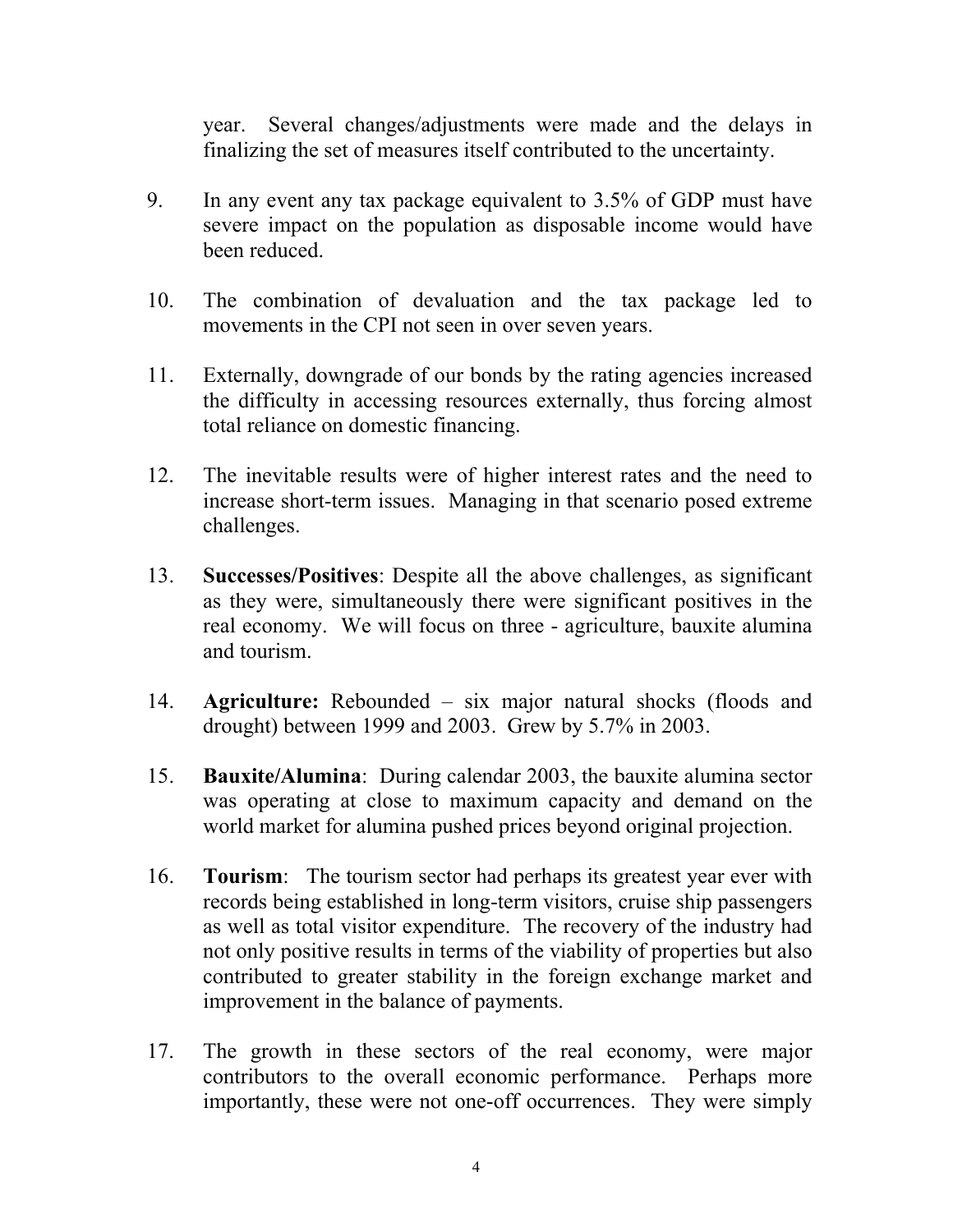laying the basis for the growth in the medium-term about which I will have more to say.

- 18. With the improvements in the real economy we turned our attention in Q3 to restoring confidence in the country on the part of external creditors, particularly those in Europe. This was achieved initially through tele-conferences, but finally by a major tour through the financial capitals of Europe.
- 19. We discovered to our surprise that here was widespread confidence in Jamaica's economic future but creditors, both past and prospective, felt that we had tended to neglect Europe focusing too much on North America. It is an error we will not repeat.
- 20. The positive response in Europe was occurring in spite of the impact of the difficulties in Argentina on creditors in Europe. Useful to elaborate on this point.
- 21. The fact is that whilst in North America most of the bonds issued by a country such as Jamaica are purchased by institutions, in many European countries e.g. Italy and Germany, the purchasers are individuals, oft times, pensioners who buy and hold. As such when one utilizes part of one's pension to purchase an Argentine bond and down the road when that bond matures, there is no payment forthcoming, this translates not simply into a lower profit margin for a financial institution, but into financial melt down of individuals and families.
- 22. There are two critical lessons here for Jamaica. The first is that despite the cost, the decision to intervene through FINSAC and protect savers, holders of insurance policies and pension funds was the correct one. The second lesson is that our history of never reneging on our debt obligations, regardless of the fiscal pressures has helped us to establish a niche in the external capital market.
- 23. People who buy our bonds know that when the time comes for us to repay we will. It differentiates us from many other countries and lays the basis for us to confound critics and the analysts with the successful Euro issue in February.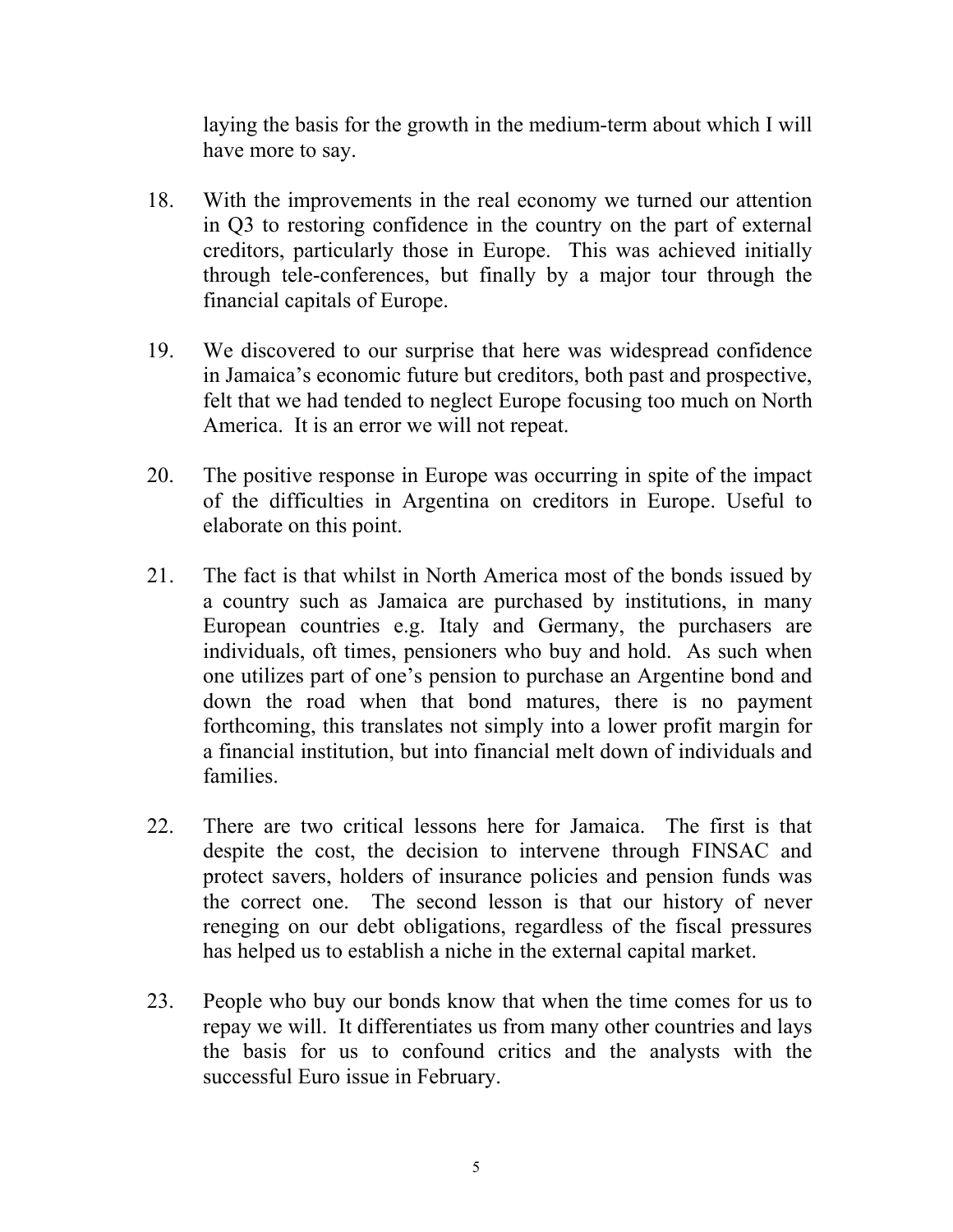- 24. That successful Euro issue of  $\epsilon$ 200 million (approximately (US)\$250 million following the (US)\$100 million loan obtained from BNS in December simultaneously reflected a change in market perception and confidence and impacted on both positively. Everything is indeed everything.
- 25. The additional resources have helped to accelerate the downward movement in interest rates domestically and have provided the Central Bank with resources to further stabilize the foreign exchange market.
- 26. Hence, for the first three months of 2004 (Q4 of 03/04) there has been a "gelling" of positive outcomes which have re-enforced each other. There was the performance in tourism, mining and agriculture. There is stability in the FE market, there was a reduction in domestic interest rates and perhaps most critical, there has been very good fiscal performance.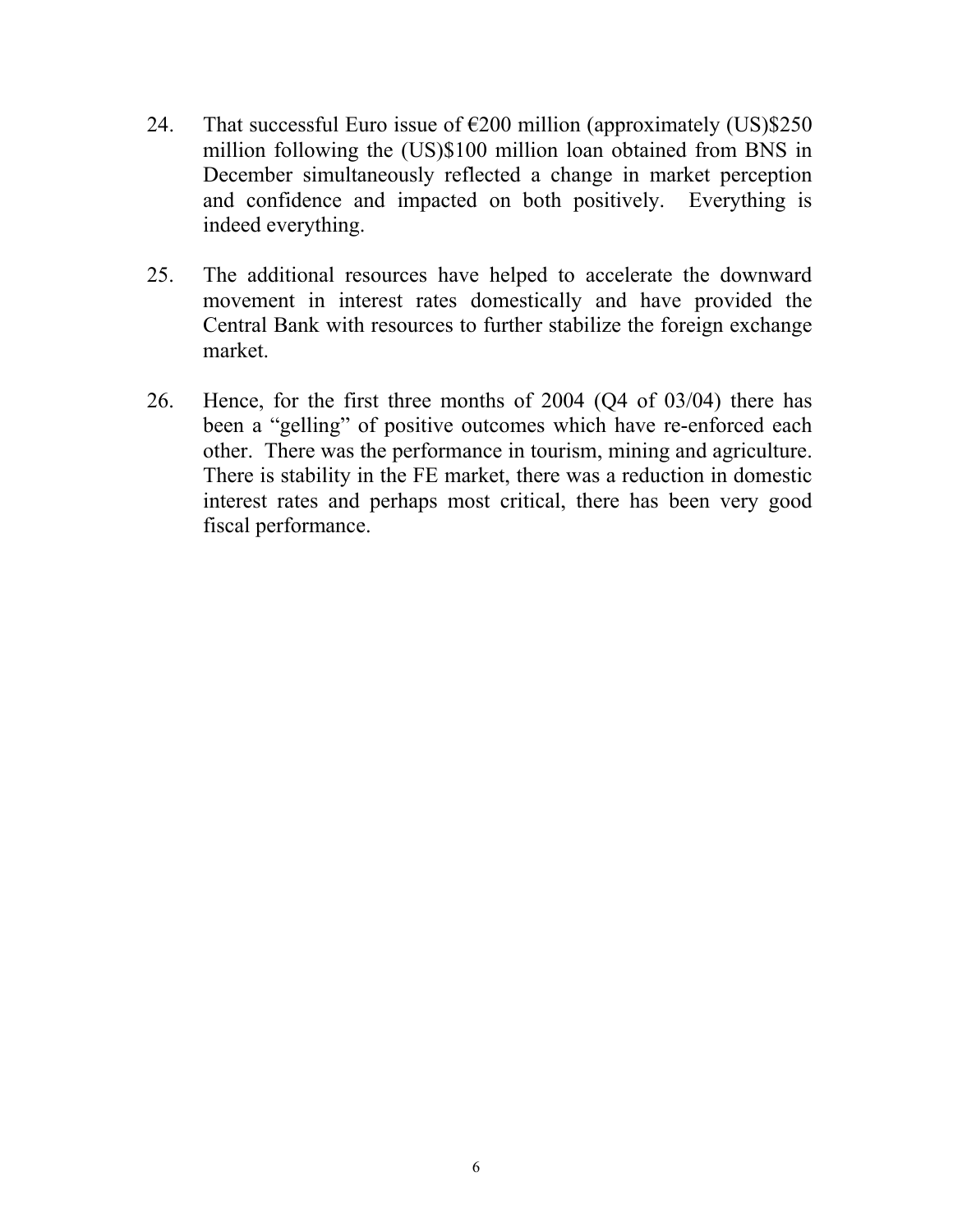### **C: THE FISCAL**

- 1. The members of this House and the general public may wonder why the Administration has placed so much emphasis on the attaining of fiscal targets for 03/04 and indeed for the mediumterm. The Prime Minister and I have, on several occasions, reiterated that the target of eliminating the fiscal deficit during fiscal year 05/06 remains and will be met.
- 2. To achieve this target, the critical element is to attain a primary surplus of the order of 12% and above, over a three-year period. In my last meeting with the former Managing Director of the IMF, Mr Köhler, now a German Presidential candidate, he questioned the feasibility of our attaining our fiscal targets as he felt it would not be possible for a country to achieve them and maintain social stability.
- 3. Many others felt like he did and many analysts confidently asserted that we had no option but to go the route of Argentina and restructure our debt.
- 4. The only question, they argued, was whether we would seek to work with our creditors or do it unilaterally. I told Mr Köhler and all other creditors – Jamaica will honour its debt obligations.
- 5. Whilst attainment of the targeted primary surplus is indeed difficult, the plain fact is that short of some country either writing off significant debt or giving us significant grants, we have no option but to eliminate the fiscal deficit in our quest to bring down interest rates. There is no option.
- 6. There were times during the fiscal year when both the level of revenues collected as well as the level of expenditure occasioned by the higher than projected interest payments caused concern amongst our creditors about the fiscal targets.
- 7. In fact, in December 2003, my presentation to members of the Trade union leadership showed that unless there were tight management of the budget we could be headed for a deficit equivalent of 10% of GDP in 2003/04 and a worsening situation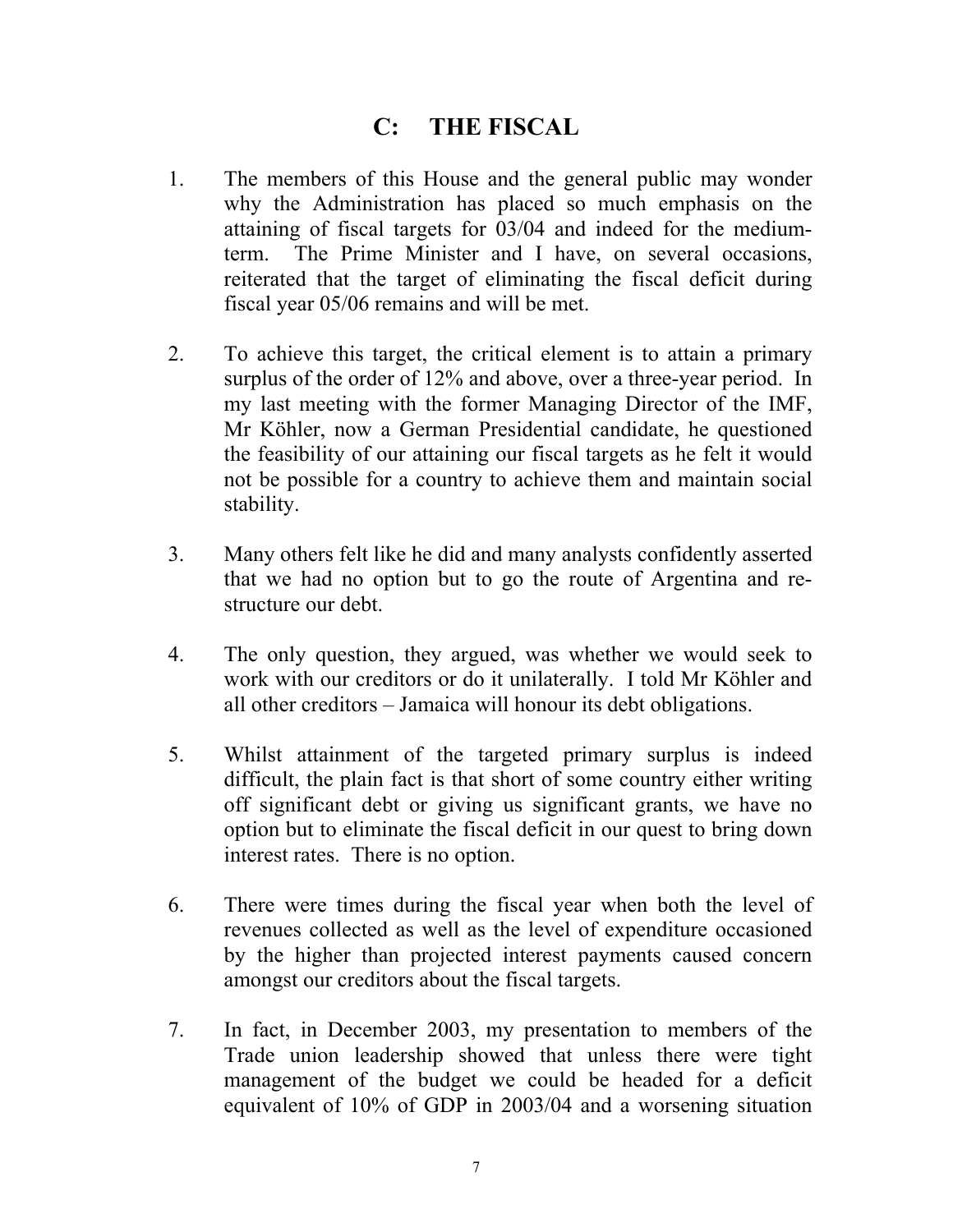thereafter. This was the document which got into the hands of the Leader of the Opposition and which he gave great publicity, locally and internationally.

- 8. At that stage we felt it necessary to provide to the public a revised projection of the expected deficit. We announced that rather than the target of 5%-6% of GDP, we expected to end the fiscal year with a deficit of 6.9% of GDP. Whilst this represented a missing of the original target, it was significantly different from Mr Seaga's 10% of GDP.
- 9. That projection of 10% of GDP sent shivers through the market and forced us to redouble our efforts. Everyone should be judged in terms of what is expected of them and what the final outturn is. The budget as presented last year projected revenues of \$147 billion the outturn was \$151.4 billion. The budget of last year projected expenditure of \$171.4 billion, the outturn was \$179.6 billion. Simply translated we spent \$8.2 billion more than projected.
- 10. However, domestic interest costs were \$11 billion more than we had budgeted for. Put another way, had domestic interest rates not been raised because of the problems which I have outlined above, our expenditure levels would have been on target. Furthermore, we could have used the additional amount spent on interest to deal with the capital projects and clear outstanding obligations.
- 11. But back to the fiscal numbers. The fiscal deficit for fiscal year 2003/04 in dollar terms was \$28.2 billion. This converts to a fiscal deficit as a percentage of GDP of 5.8%. We have made the target of a deficit of 5-6% of GDP.
- 12. There is a clear message for our creditors at home and abroad. Judge us in terms of our performance and we expect that the reward will be lower interest rates thus allowing us to dedicate more sums to address the social and economic needs of our people.
- 13. I now turn to an issue concerning the fiscal accounts which arose during the discussions at the Standing Finance Committee on the way in which expenditure for fiscal year 2003/2004 was financed.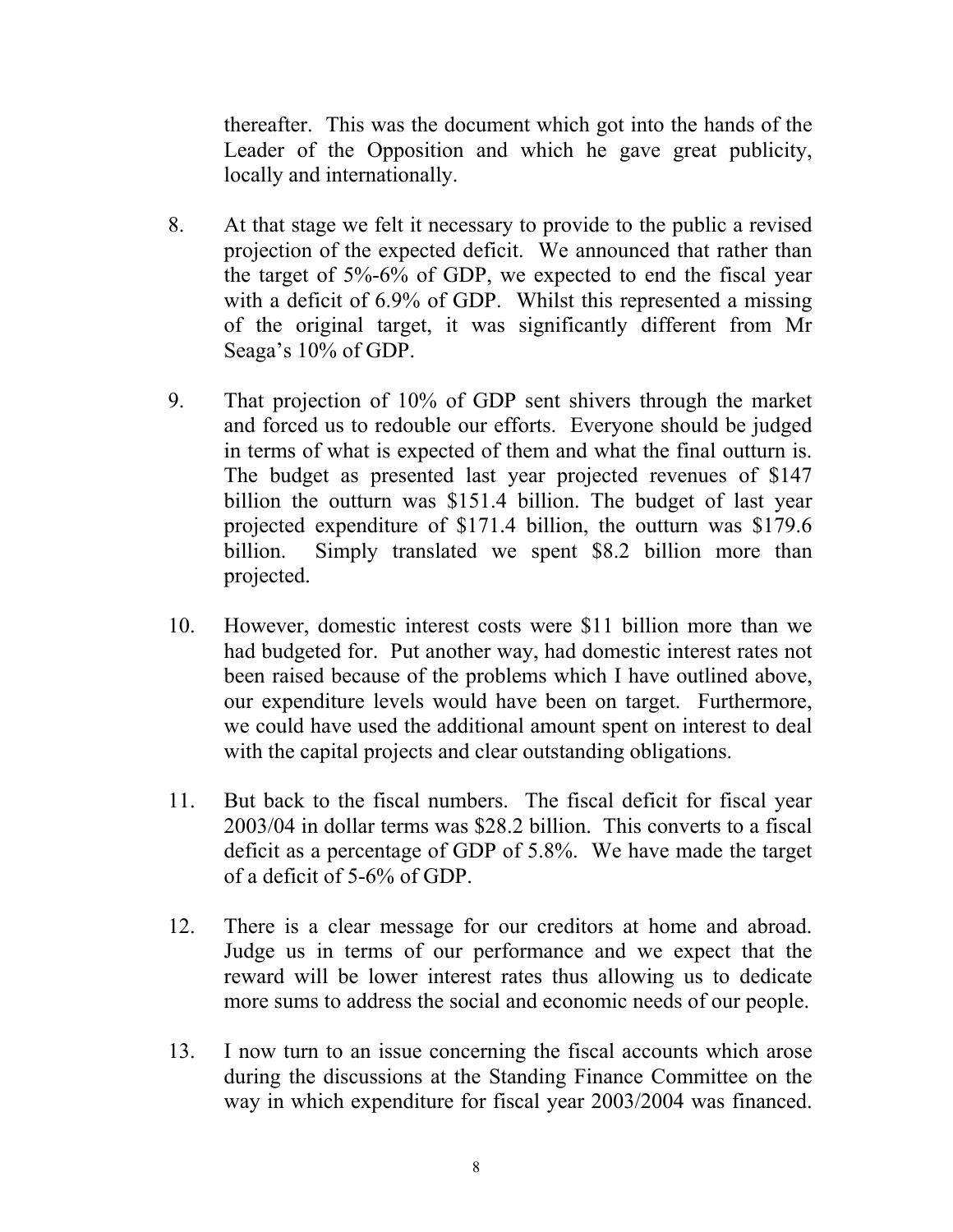The Opposition Spokesman on Justice asked about "advances" made by the Central Bank to Central Government, specifically during December 2003.

- 14. The specific answer to his question is that the Bank of Jamaica made no "advances" to the Central Government in December 2003 or at any time during FY 03/04. In fact, the last time that the BOJ made any such advance to the Central Government was in 1992.
- 15. The question posed is so important that it is imperative that we place firmly on the record of the House the facts about the financial relationship between the Bank of Jamaica and the Central Government. I have indicated that the last time advances were made by the BOJ to the Central Government was in 1992.
- 16. Up until 1992 the BOJ acted as banker to the Central Government with Central Government's revenue and expenditure accounts maintained in the Bank of Jamaica.
- 17. As the Government's banker, the BOJ provided advances to the Central Government when resources were inadequate to cover expenditure.
- 18. Ministries and departments could draw cheques on their Expenditure Clearing Accounts held at the BOJ, as the central Bank would honour those cheques regardless of whether there were adequate resources in the accounts.
- 19. This resulted in large amount of funds leaving the Central Bank to fund Central Government expenditure, financed by "advances" from the Central Bank to Central Government. The law required that such advances be cleared within three months of the end of the fiscal year, from the revenues.
- 20. The reality was that these overdrafts were carried forward from year to year, not only contributing to inflation but also creating a situation which impaired the balance sheet of the BOJ.
- 21. In 1992 the Government took the decision to control the build up of advances to Central Government by the BOJ and, as a first step,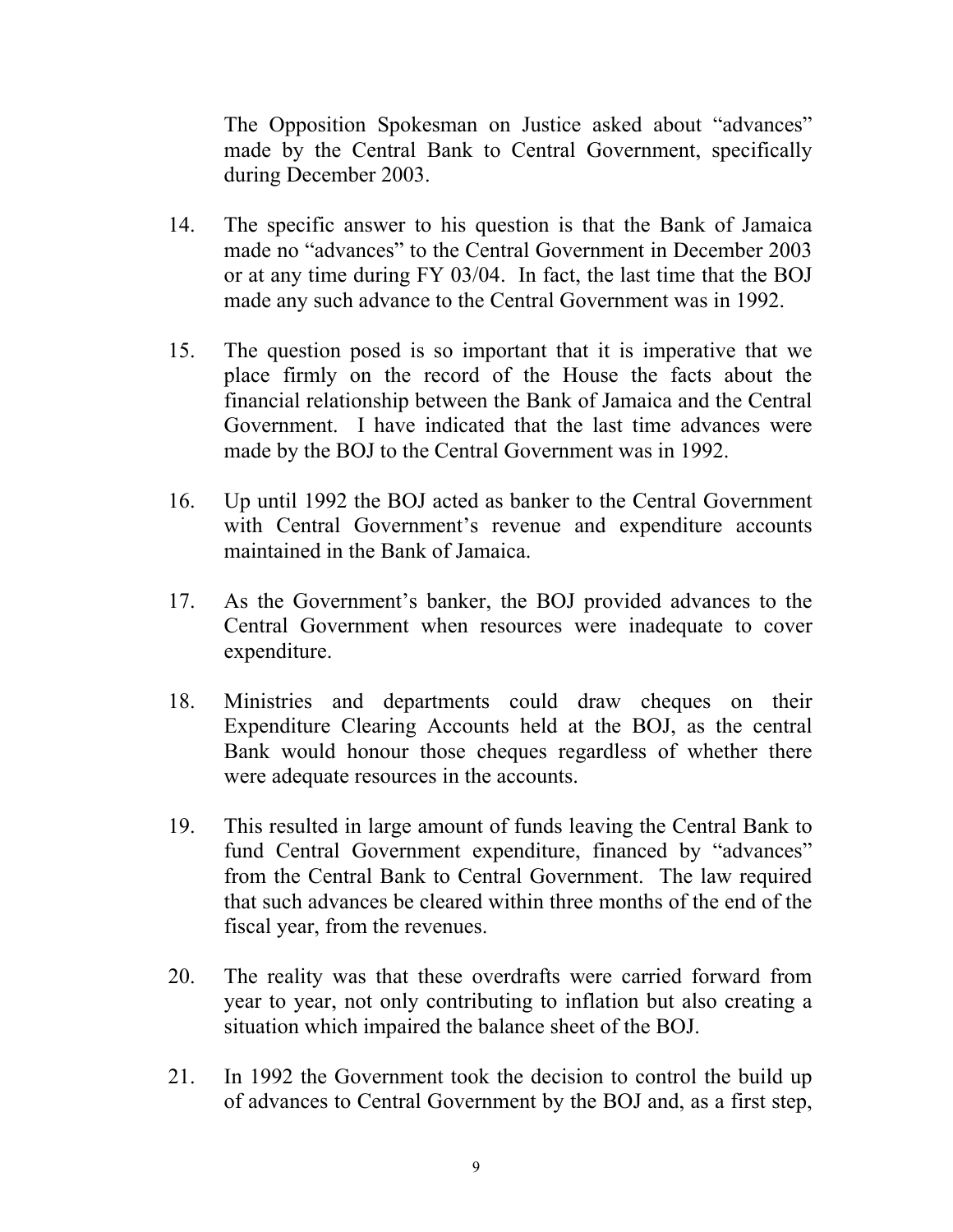a decision was taken to establish banking relationships with the commercial banks. However, the Consolidated Fund, the Debt Accounts and some revenue accounts were still maintained at the Central Bank.

- 22. Since 1992 there have been no advances from the BOJ to Central Government. From time to time, the BOJ invests in GOJ's instruments on commercial terms similar to those offered to any other institution or retail investor. These instruments, carrying market interest rates, are freely tradable securities and are used by the BOJ in its conduct of monetary policy. The securities are either sold outright by the BOJ or used to back the Bank's reverse repos.
- 23. The maintenance of the Consolidated Fund in the BOJ still posed challenges for liquidity management. Consequently in 1998 Consolidated Fund accounts were opened in the commercial banking sector.
- 24. In February 2003 when it became apparent that we would not be able to raise funds on the external capital market and there was the need to repay a bond issue of €200 million, the Central Bank paid the debt from the NIR. In turn the BOJ was compensated by the Government with LRS' at prevailing market interest rates.
- 25. Over the course of the financial year 2003/2004, the GOJ paid to the BOJ \$7.55 billion in principal and \$6.4 billion in net interest for its holdings of GOJ securities. At the same time, the BOJ's investments in GOJ securities totalled \$18.47 billion.
- 26. I sincerely hope that this clarifies the financial relationship between the Central Bank and the Central Government.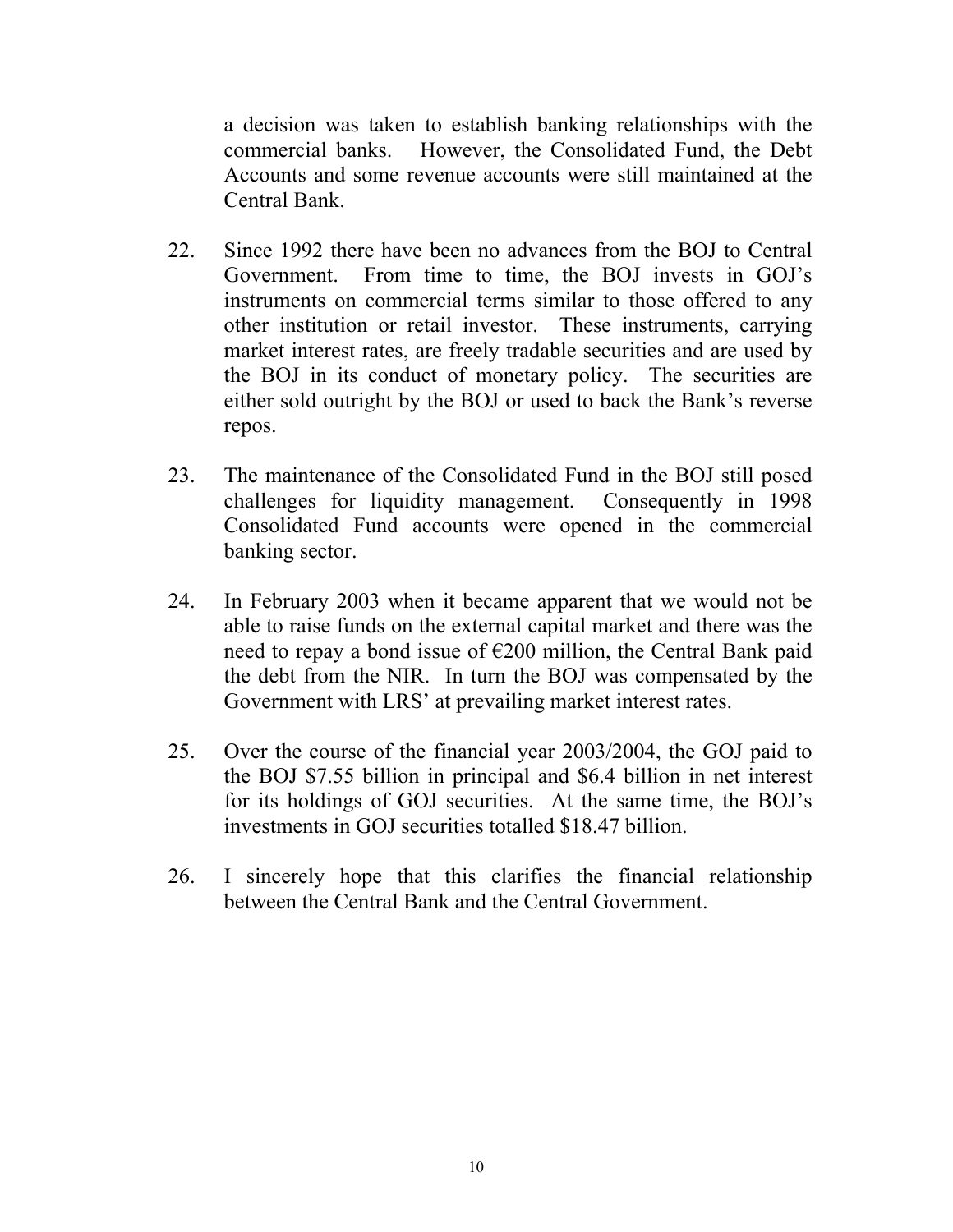## **D: MEDIUM TERM**

- 1. Normally, what is presented here are the major macro-economic projections for the medium-term. The comparison of the targets established for fiscal year 03/04 against the actual outturn as at March 31, 2004 is instructive. GDP growth at 2.2% was within the range, the NIR was significantly above the target. The primary surplus, as a percentage of GDP was on target and the deficit was within the range of 5%-6% of GDP. Our only deviation in terms of macro-economic target was in terms of the inflation result.
- 2. This year as has been done for the past several years, the outline for the next three years will be presented but first we need to spend some time on what I consider the most significant development which will impact on the medium-term - the signing of a Memorandum of Understanding between the Government of Jamaica and the major trade unions representing public sector workers.
- 3. It is useful for us to indicate the path leading to this historic development. Last year in the month of November, I decided to have a series of exchanges with critical partners to indicate the present state of the economy and the prospects for the future. The meeting with the trade union leadership was by far the most productive as their first request was for full information prior to any decision on the way forward.
- 4. We responded to their request for information indicating several important aspects about the fiscal, including the increasing percentage taken up by interest payments, and wages and salaries. Furthermore, we demonstrated that wages and salaries, in real terms, had improved compared to inflation, as a percentage of total expenditure and even in US dollar terms.
- 5. The presentation also indicated that unless we were able to obtain some understanding, the prospects were for the deficit to grow. Given that this was untenable, the only option which the Government would have at that stage would be for severe cuts in employment.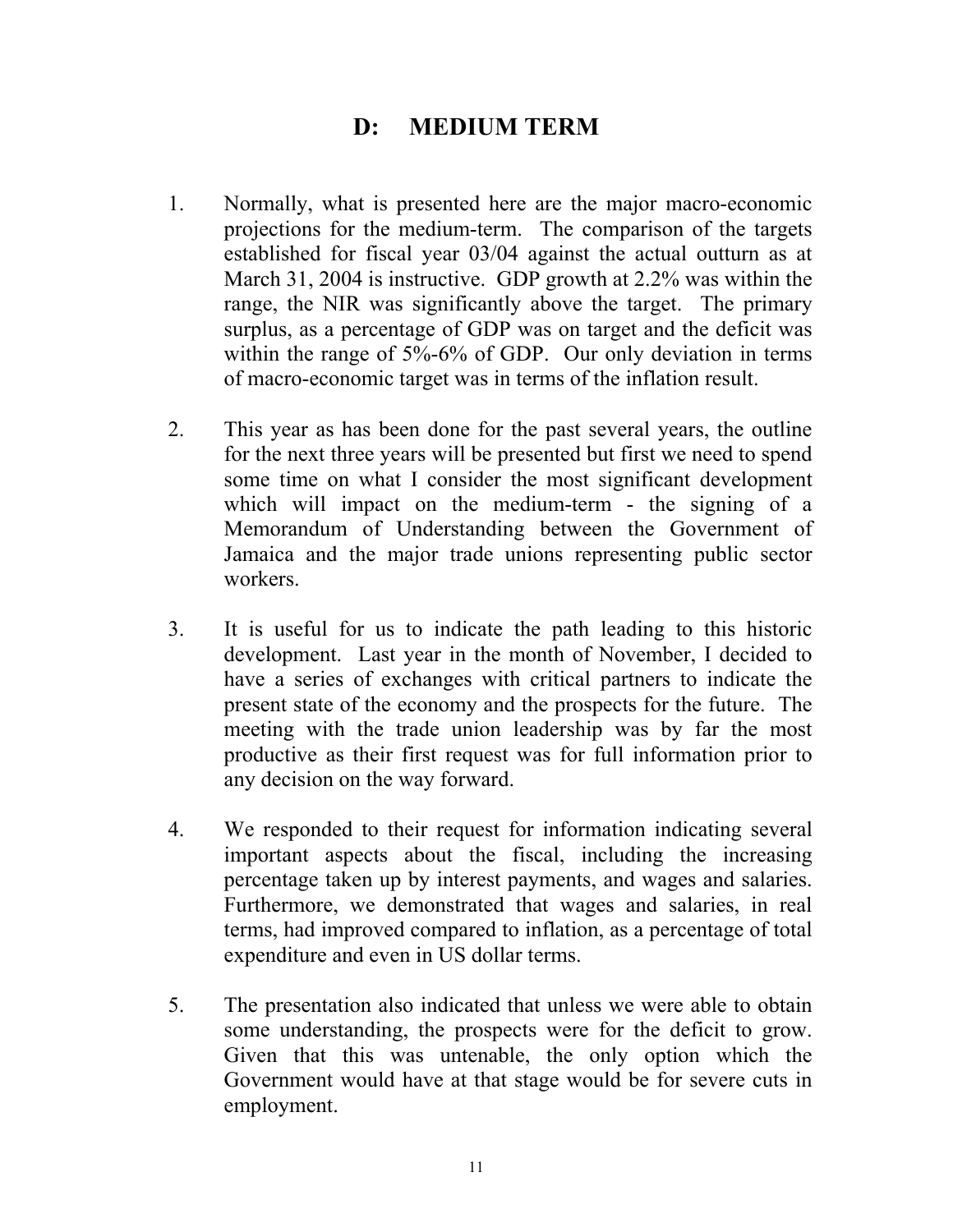- 6. The sensible option which was expressed by both sides would be to find a way to protect employment and simultaneously curb the rate of growth of wages and salaries. Furthermore, there was an acceptance that there had to be adjustments within the public sector to bring about greater efficiency levels.
- 7. We worked throughout the Christmas period and through January leading to the historic signing on Monday, February 16. Subsequently, the MOU has been signed by the JTA and we confidently expect that within the near future the other unions and groupings representing public sector workers will be on board.
- 8. Three final comments are in order. The first is that the maturity demonstrated by the leadership of these unions must be publicly recognized. Whilst all the leadership contributed, Senator Dwight Nelson has been the critical factor in guiding the process and he and his colleagues must be saluted.
- 9. The second is that whilst we will have hic-cups from time to time, all of us who signed the MOU are committed to ensuring its success. Furthermore, we are convinced that it has laid the basis for a new era in the socio-economic architecture of this country.
- 10. The third point to be made is that this historic agreement has given credibility to the Government's fiscal targets not only for fiscal year 2004/05 but also for 2005/06 when we plan to eliminate the deficit.
- 11. In terms of the macro-economic targets for 2004/05, we project inflation of 9%, GDP growth of 2.5%, NIR as at March 31, 2005 of (US)\$1.3 billion, a primary surplus of 13.7% of GDP and a deficit of between 3% and 4% of GDP.
- 12. The achievements of the last fiscal year gave creditability to these targets and should provide creditors with the assurance that our target of eliminating the deficit in the next fiscal year 2005/06 will be met.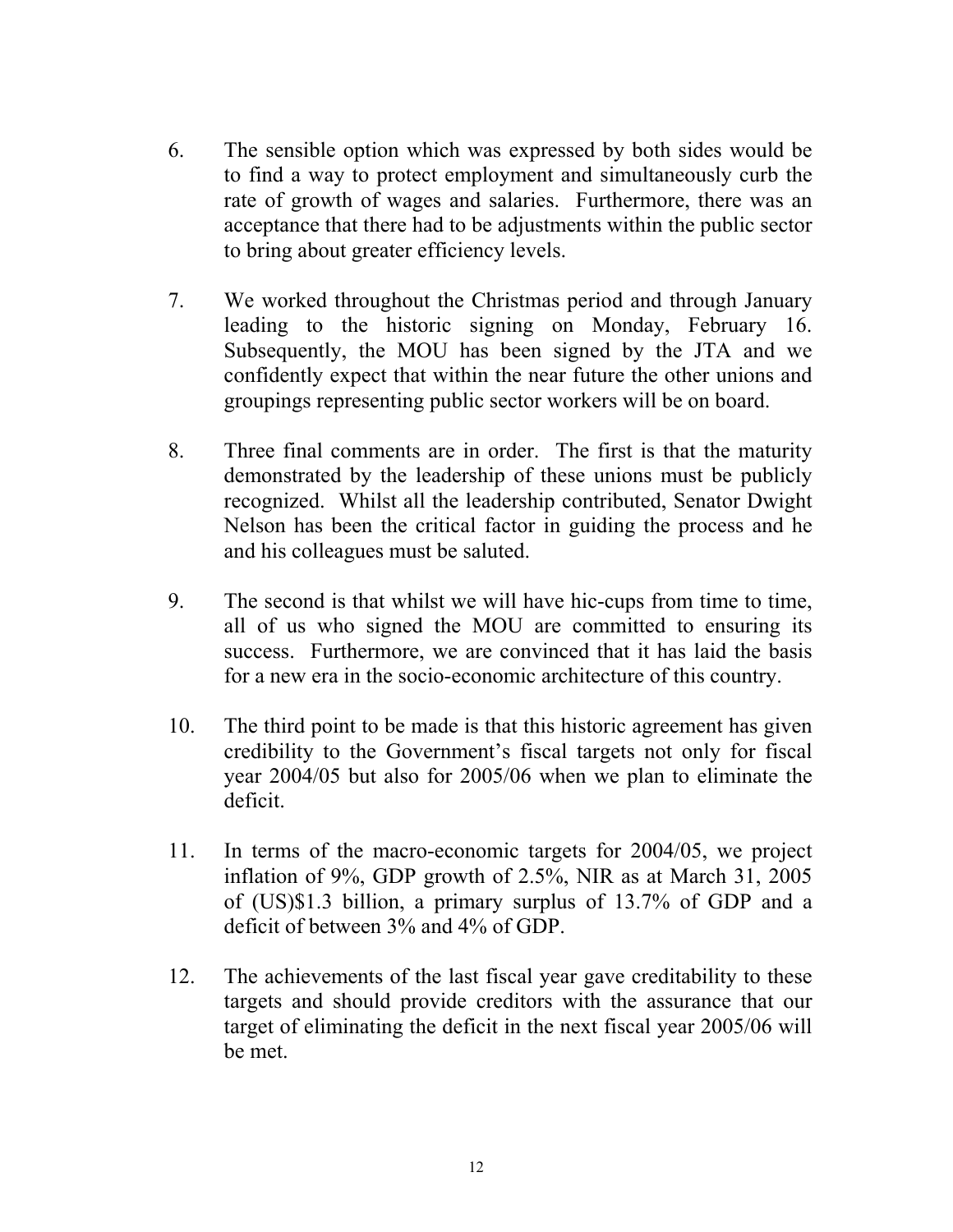### Social Targets

- 13. Whilst I have stressed the absolute necessity of meeting the fiscal targets, let me hasten to state that we do not view this target as an end in itself. Governments do not exist simply to meet fiscal targets. Governments are elected to respond to the needs of the people and so our commitment to working to develop the human resources and to raise standards of living is in no way diminished by our commitment to make the fiscal targets.
- 14. Anyone who would try to posit the one against the other is engaged in a fool's game. There is a famous Politician/Statesman, who shall remain nameless, who introduced us to the phrase "it takes cash to care".
- 15. The reality is that for a very long time in the future we need to support expenditure in providing a Social Safety Net and investing in the social services by being able to convince creditors, domestic and foreign, that the money they lend to us will be repaid. Simply put, we can only increase the investments in the social services if we demonstrate, not by words, but by deeds, that we will be careful in managing the resources at our disposal and that we will pay our debts. In other words, attainment of the fiscal targets is not an enemy of the social targets but is a needed platform on which our social objectives will be met.
- 16. In terms of this social objective we have worked with our international development partners in producing a medium-term socio-economic policy framework anchored on the macroeconomic targets. This document, in addition to demonstrating the usual macro-economic targets also articulates the development objectives, the priorities and strategies for the social sectors.
- 17. The draft document will be put out for public scrutiny to allow for a full round of consultations and once endorsed by Cabinet, it will be available to monitor performance against targets.
- 18. This development represents a continuation of our effort to ensure that our performance is monitored against the targets which have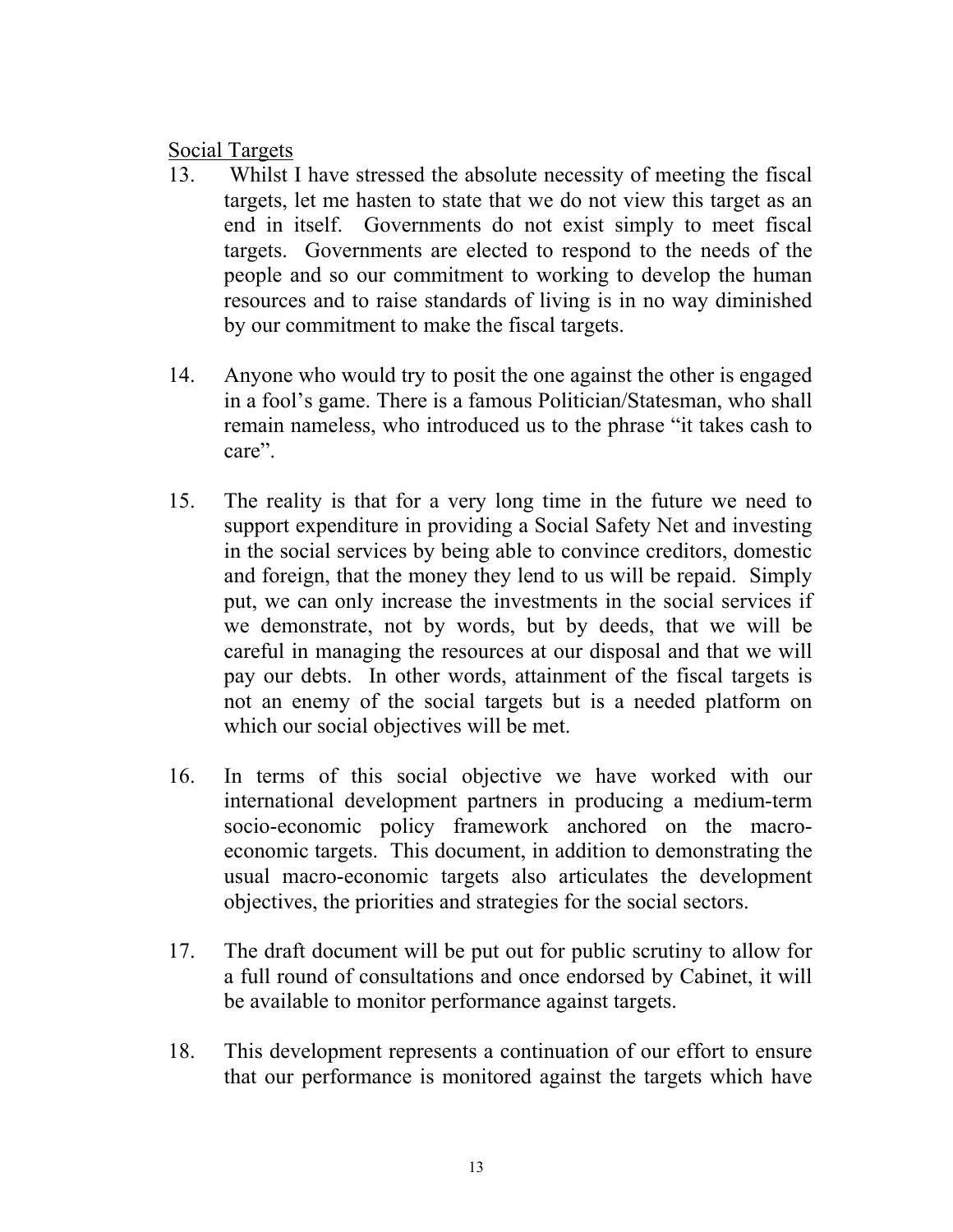been established, not only in the economic sectors but in the social sectors.

### Debt

- 19. The issue of the debt has been the focus of much discussion/deliberation over many years. It is a fact that both the stock of debt and the debt to GDP ratio are not in a situation where we can be comfortable. However, whilst agreeing on this point, there are some simplistic derivations which need to be dismissed.
- 20. The first is that one cannot condemn the level of indebtedness and at the same time seek to demand additional expenditure in virtually every area.
- 21. The second point is that debt is not a bad thing in itself. When people take mortgages to purchase a home - that is regarded as a positive. Similarly, a student who borrows from the SLB or from a bank to invest in higher education has incurred debt in order to increase his/her value added; that is good debt. For those who rail against the debt and demand that we should borrow no more, the obvious question is - what programmes, what projects or which employees would be sacrificed. No developing country which has aspirations for improving human development or providing citizens with improved physical infrastructure can do so solely on the basis of tax revenues.
- 22. The critical mix is to ensure that expenditure levels do not depart so significantly from revenues that your creditors become skittish.
- 23. Therefore, even as we seek to slow the rate of growth of the debt stock, we cannot have it all ways. We cannot demand greater expenditure, less taxation and less debt.

Energy Cost

- 24. One major factor which can impact on the medium-term, over which we have virtually no control, is the cost of oil.
- 25. This matter has for reasons which we all know, and both major political parties can take equal blame in this matter, has not to date benefited from rational discourse.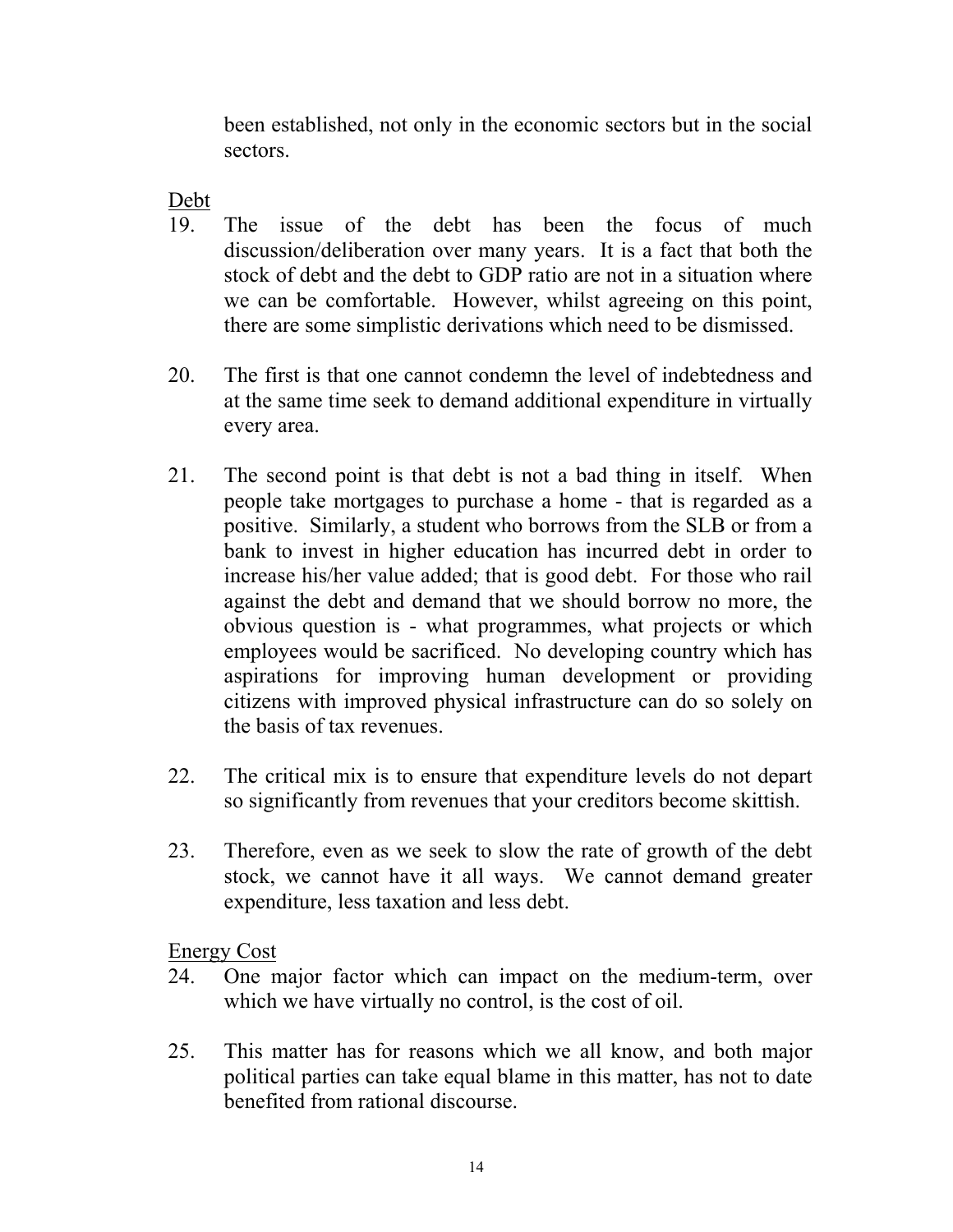- 26. Jamaica has gasoline prices which rival the lowest in the region even when we produce not one gallon. Whilst the price of gasoline is often seen in terms of the additional revenue brought to the Consolidated Fund through taxes, there is an even more threatening implication. It relates to the impact on the balance of payments. The original forecast for the country's balance of payment for the fiscal year 2004/05 assumed an average oil price of (US)\$30 per barrel which would give us an oil bill of just under (US)\$850 million and a current account deficit of (US)\$885 million – approximately 10% of GDP.
- 27. If oil prices average (US)\$33.40 per barrel for the year, this would lead to oil imports costing an additional (US)\$69 million which would move the Current Account deficit to (US)\$950 million – approximately 10.6% of GDP.
- 28. If OPEC decides to reduce supplies and crude oil prices average (US)\$35 per barrel for the fiscal year, the fuel bill could climb to over (US)\$950 million – (US)\$110 million above the original forecast and the Current Account deficit could move to 11% of GDP.
- 29. I have put this information out as there is need for the country, beginning with the members of this Honourable House, to initiate serious dialogue on our energy bill. Whilst conservation measures must be promoted, the reality is that these will not be enough to address the difficulty which I have outlined.
- 30. Neither tourism, nor bauxite, nor any other export sector can grow at a rate to compensate for the possible increases in our import bill which I have outlined.
- 31. From time to time I receive letters from ordinary Jamaicans which contain gems of wisdom. A few months ago I received one such letter which posited the dilemma we face in a very pragmatic, down to earth way. The writer indicated that whilst Jamaica produces not one gallon of oil there have been and can always have the possibility of riots if we sought to move the price of a litre of gasoline up by any margin.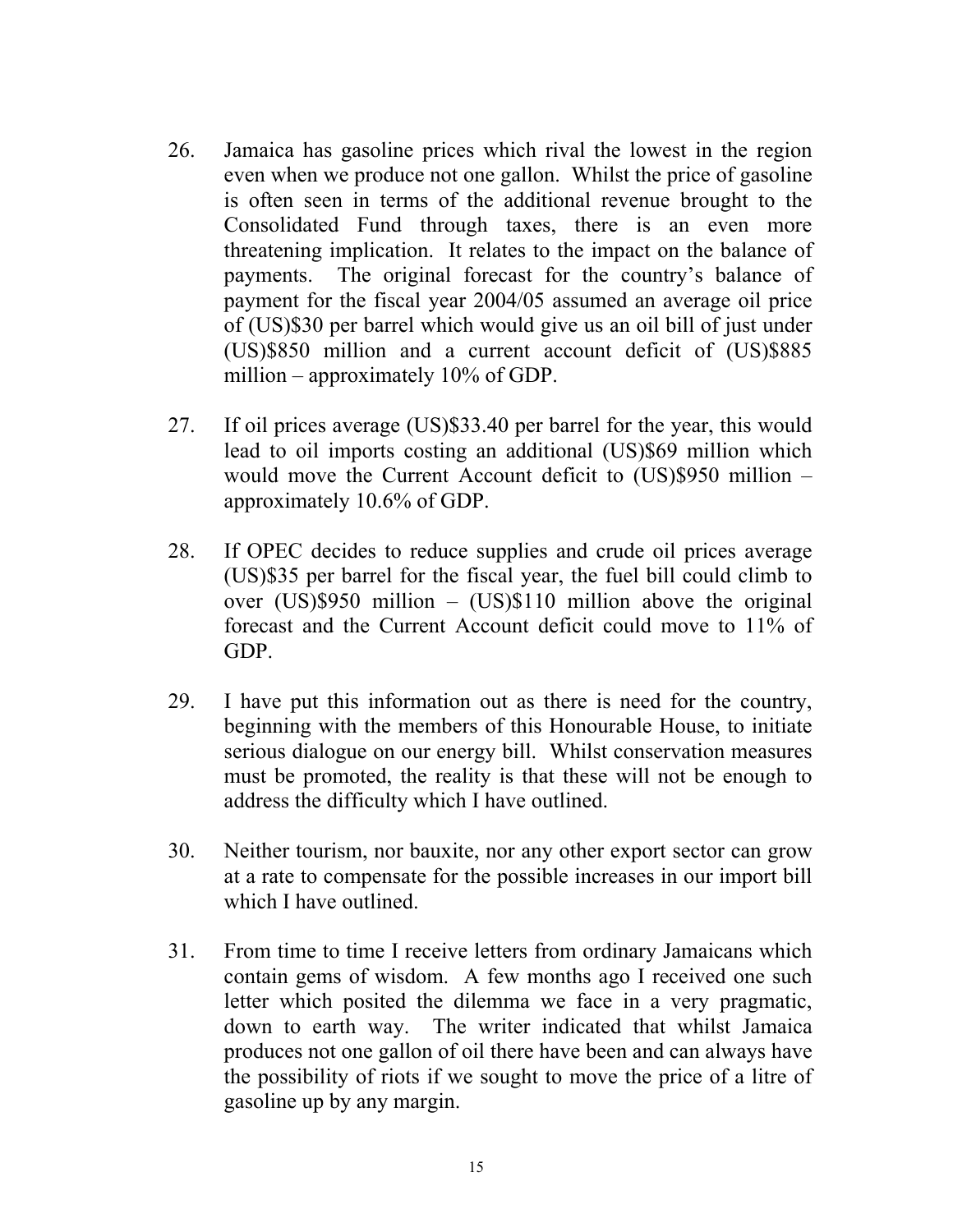- 32. At the same time, Jamaica which produces all the water it could ever need, imports bottled water from diverse sources.
- 33. Compare the prices of a litre of bottled water and a litre of gasoline.
- 34. Mr Prime Minister, if there is one issue which could totally derail our b.o.p. position in the medium term, it is the cost of imported energy. This question provides the members of the House the opportunity to work jointly on a realistic energy policy which take cognizance of the potential damage of a sharp price movement on every aspect of national life.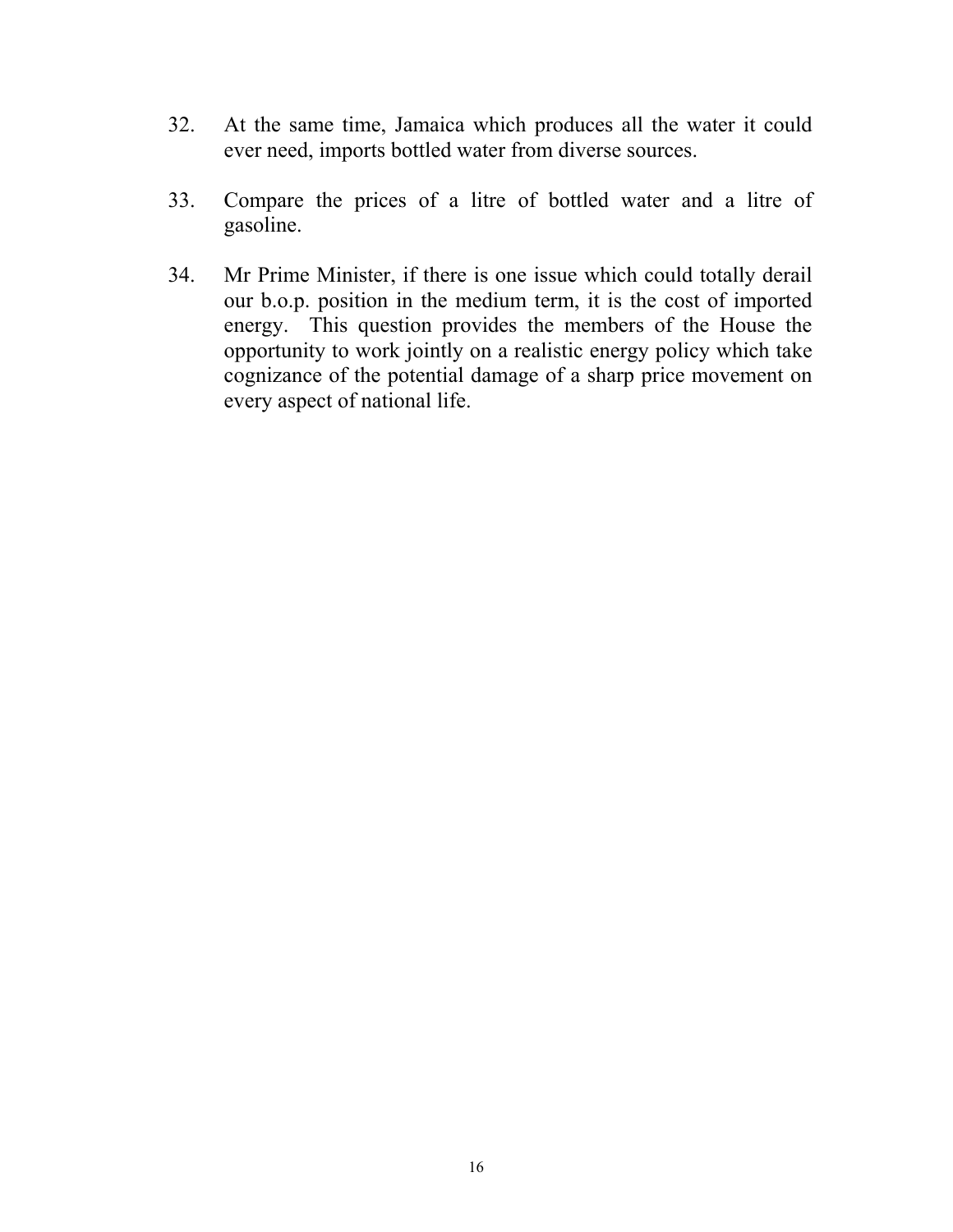# **E: ECONOMIC EXPANSION**

- 1. As I have indicated, this presentation focuses on two main issues. Firstly, the non-negotiable requirement that the fiscal targets are met and secondly, that the economy continues on its growth path at an accelerated rate.
- 2. It is to the second question that we now turn. Last year calendar and fiscal - two critical sectors – tourism and bauxite/alumina performed at levels which provided the basis for the recovery in the real economy.
- 3. What is more exciting is that these are not one-off occurrences as the investment plans for the medium-term suggest that these sectors will reach unprecedented levels in our history in the medium-term. Furthermore, the increased economic activity is multi-sectoral, covering goods producing sectors, tourism as well as the IT sector.

Tourism

- 4. In 2003, the number of stop-over arrivals was in excess of 1,350,000 – the highest number ever. Cruise ship arrivals reached 1,132,000 an increase of 31% over 2002. It was the first time that Jamaica had received over one million cruise ship passengers.
- 5. In the first two months of 2004 stop-over arrivals increased by just under 8% which is the target for the year and the projections are that we will have another year of strong growth.
- 6. During the course of this calendar year, at least 800 new hotel rooms will come on stream with the RIU hotel in Negril and Sandals Whitehouse providing the majority of those rooms.
- 7. Sandals Whitehouse, of which the Government is the majority owner, is the first major resort to be established on the South Coast and we confidently expect it to be a catalyst for future tourism development on that side of the island.
- 8. The new properties will generate in excess of 1,200 new jobs.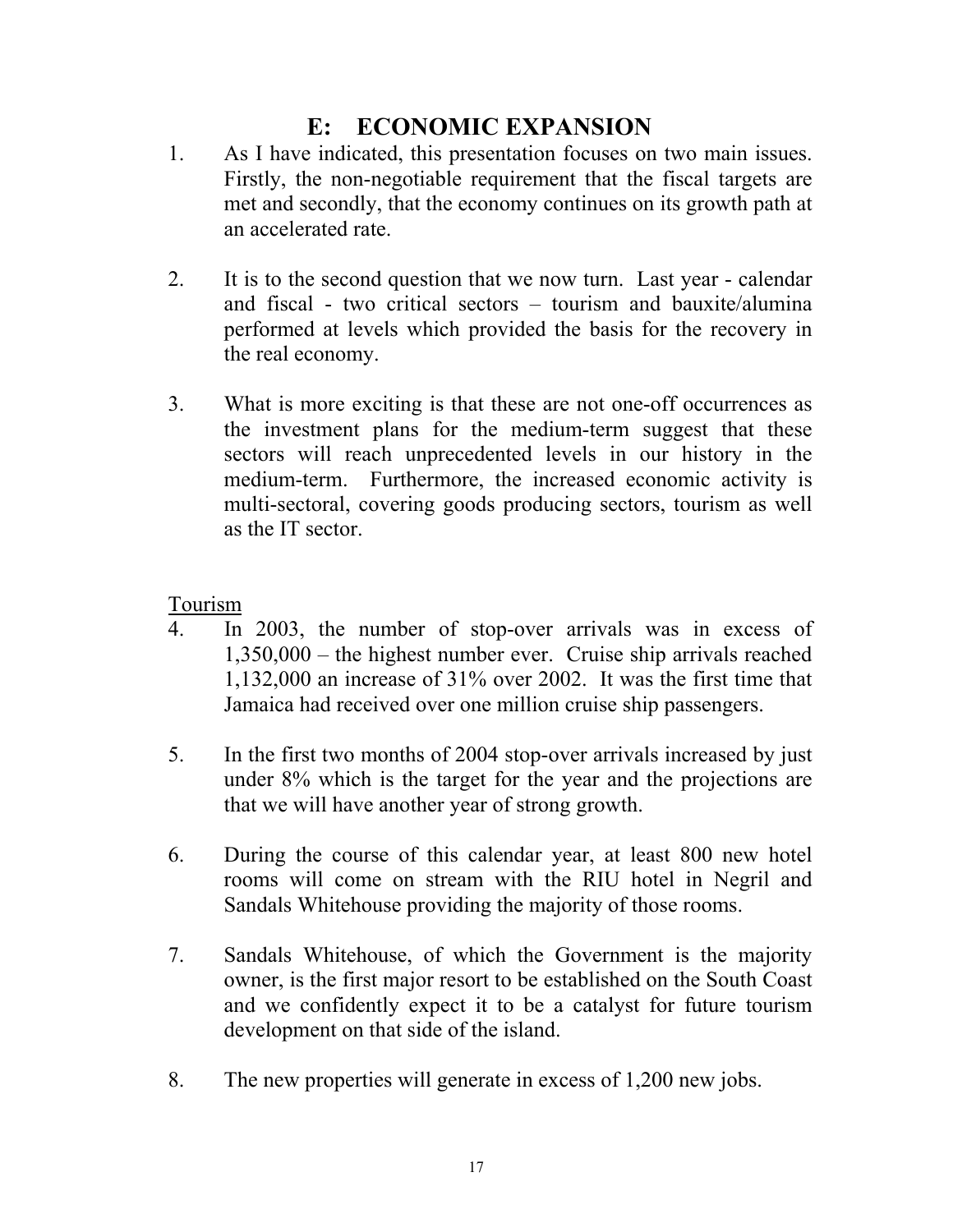- 9. But this is only the beginning. Later this year construction will begin on four new hotel properties being developed by a Spanish hotel chains. They will be situated at Rose Hall in St James, Oyster Bay in Trelawny, Peartree Bay in St Ann and Mammee Bay also in St Ann.
- 10. Iberostar will be constructing 3 hotels with a total number of rooms of 950 at Rose Hall.
- 11. AM Resorts will be constructing 4 hotels with a total of 1,400 rooms at Oyster Bay. Grupo Pinero will be constructing 3 hotels with a total of 1,800 rooms at Peartree Bay and RIU will be constructing 3 hotels, a total of 850 rooms at Mammee Bay.
- 12. The total investment will be in the range of (US)\$550 to (US)\$600 million excluding the cost of land acquisition. Five thousand rooms will be constructed over a 5-year period.

#### Bauxite/Alumina

- 13. The Bauxite/alumina sector had strong performance last year with respect to alumina output, total bauxite production, foreign exchange earnings and new investments.
- 14. Alumina output reached 3.84 million tonnes, the highest ever by Jamaica. Bauxite production was 13.44 million tonnes, the second highest in our history and the highest in 29 years.
- 15. Gross foreign exchange earnings increased by 8.6% equaling (US)\$775 million.
- 16. Both JAMALCO and Alpart undertook expansions during the year with investments totaling (US)\$150 million. The JAMALCO expansion increased capacity by 250,000 tonnes and during the first half of this year, Alpart's expansion will lead to increased capacity of 150,000 tonnes.
- 17. This increase in capacity of 400,000 tonnes per annum will increase foreign exchange earnings by (US)\$80 million per annum.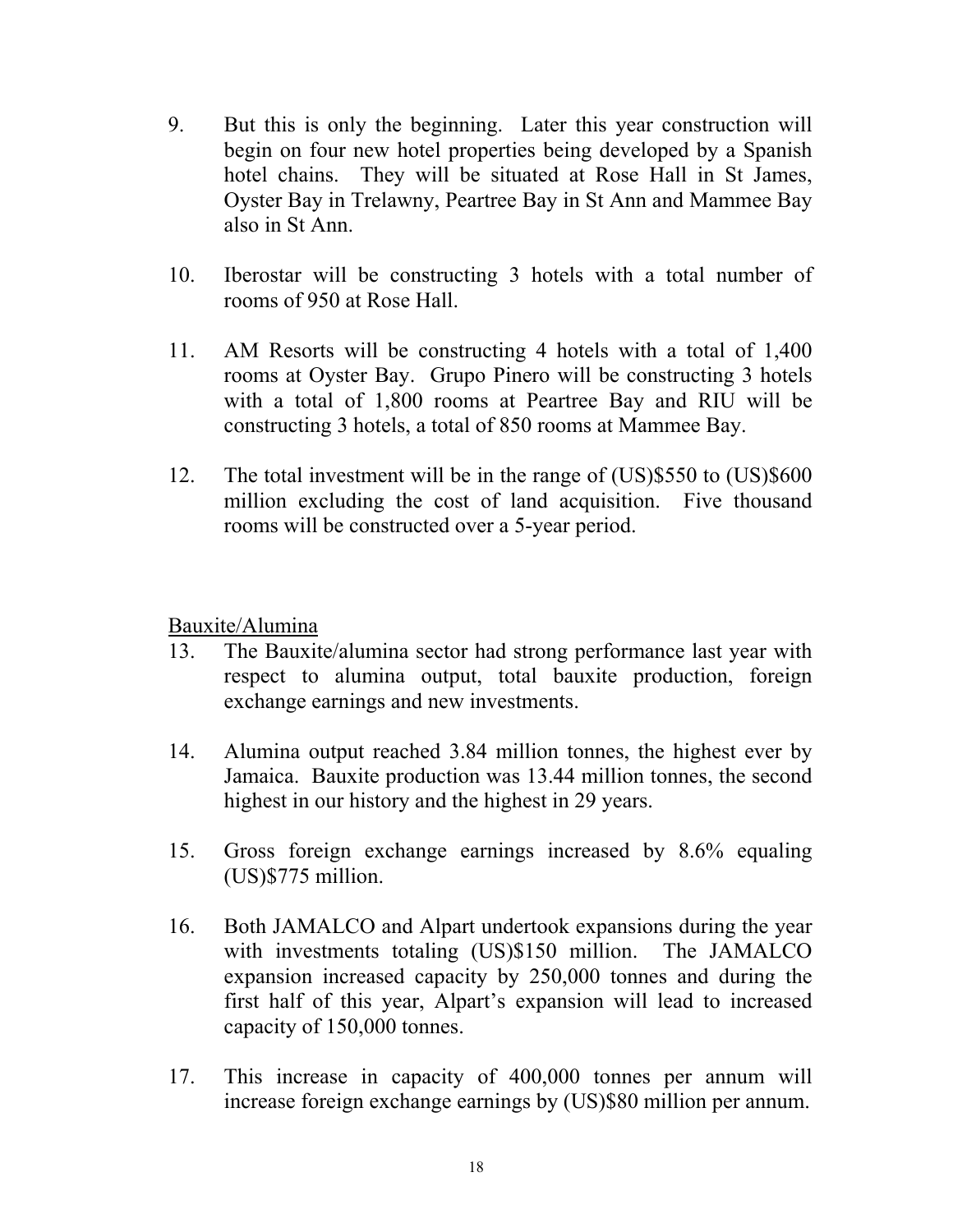- 18. In the first quarter of 2004, alumina production increased by 12.1% compared to the corresponding period for 2003 and bauxite output increased by 8.2%. Gross foreign exchange earnings are projected to increase by over 20% to approximately (US)\$950 million for 2004.
- 19. Responding to the prospects of robust growth in world demand, as well as Jamaica's improved competitive position, ALCOA has announced its plans to further expand the JAMALCO plant by 1.4 million tonnes.
- 20. This project will involve total capital investments of (US)\$690 million of which (US)\$300 million will be spent in Jamaica. Over 2,500 construction jobs will be created.
- 21. When completed this expansion will generate additional gross foreign exchange earnings of over (US)\$300 million per annum.
- 22. In our discussions with the Executives of ALCOA they have raised the question of whether the country will be able to provide the goods and services needed to ensure that the construction activity proceeds apace. Diverse business opportunities will arise including provision of food services, accommodation, transportation, banking services, equipment hireage, steel fabrication, engineering services.
- 23. This investment is a direct result of various steps which have been taken by the Government to foster macro-economic stability and to reform the fiscal arrangements of the industry to enhance competitiveness.
- 24. The landmark MOU between the bauxite companies, the trade unions and Government has helped to bring stability to the industrial relations in the sector.
- 25. An interesting bottleneck which could arise is the availability of enough skilled workers to meet the needs of the construction in bauxite/alumina and tourism, simultaneously.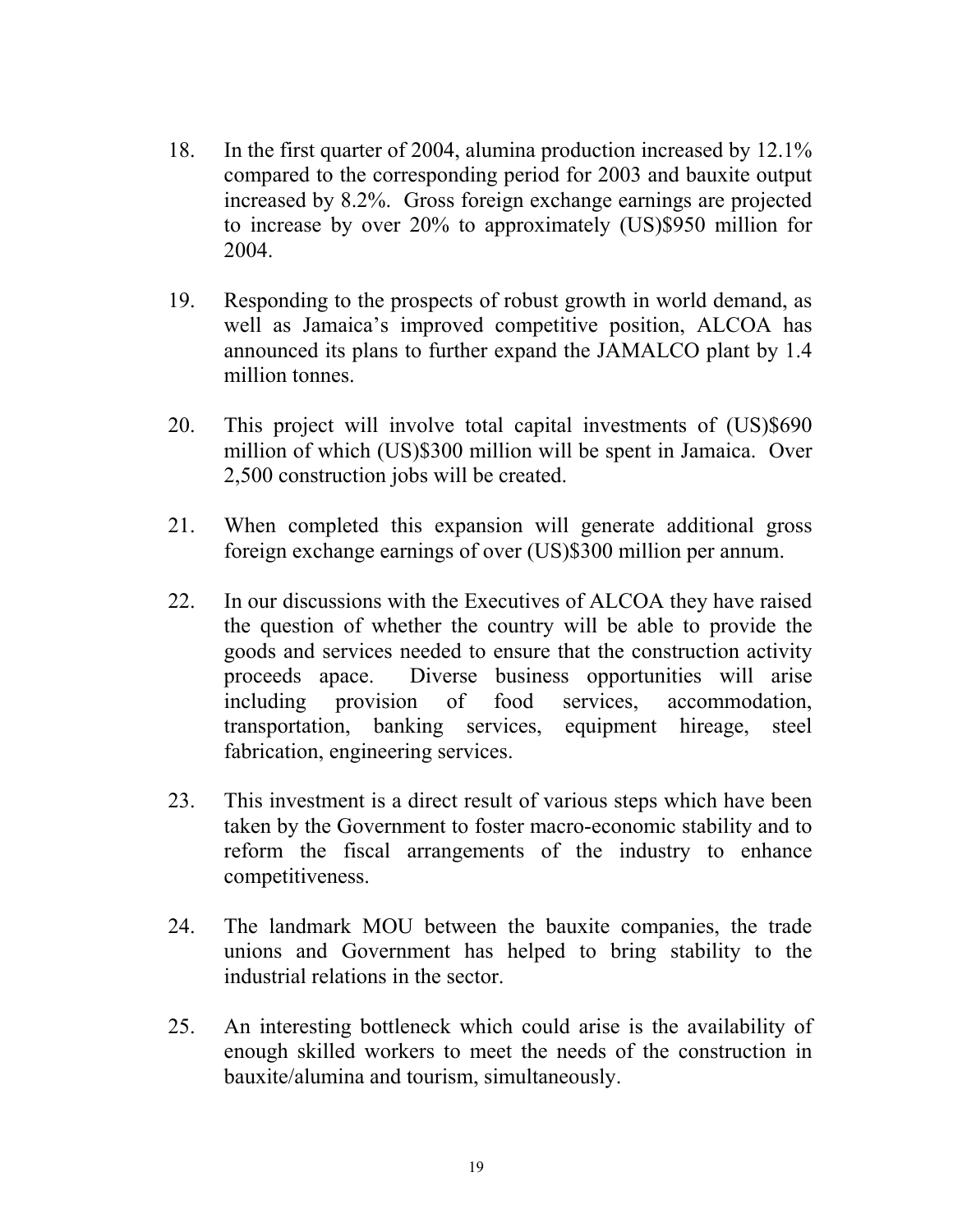- 26. Whilst we have identified the significant and firm programmes for expansion in the two traditional sectors, it is imperative that at each step we continue to foster new entrepreneurs whether they be involved in the established sectors or in new areas.
- 27. I now turn to two new initiatives being spearheaded by the EXIM Bank. The first relates to a new loan facility for the Information Communication and Technology (ICT) sector. EXIM will provide an \$80 million pool of funds to the sector for software development, receivables financing, working capital and the purchasing of capital equipment. The interest rate on these loans will be 12% per annum.
- 28. There are two components to the programme. There is a shortterm working capital facility named YES – Young Entrepreneurial Scheme focusing on young and upcoming entrepreneurs in the sector who are either domiciled at the Technology Innovation Centre at the University of Technology or engaged in similar type businesses elsewhere in Jamaica.
- 29. Each borrower is initially eligible for a loan limit of  $\frac{1}{2}$  a million but repeat borrowers may access additional financing but not exceeding an overall limit of \$1 million.
- 30. The second component is whereby the EXIM Bank has made a medium-term facility of \$60 million available, to established ICT companies registered and operating in Jamaica. Loan limit is \$15 million repayable over five years.
- 31. A second important programme which will be facilitated through EXIM Bank relates to the on-lending of approximately (US)\$8.4 million to exporters. The programme will be jointly executed by EXIM and the JEA.
- 32. The loans will be made to companies approved by the JEA, assessed as being capable of reaching agreed targets for exports, job creation and investment. Loans will only be provided to companies that are in good standing in terms of tax payments.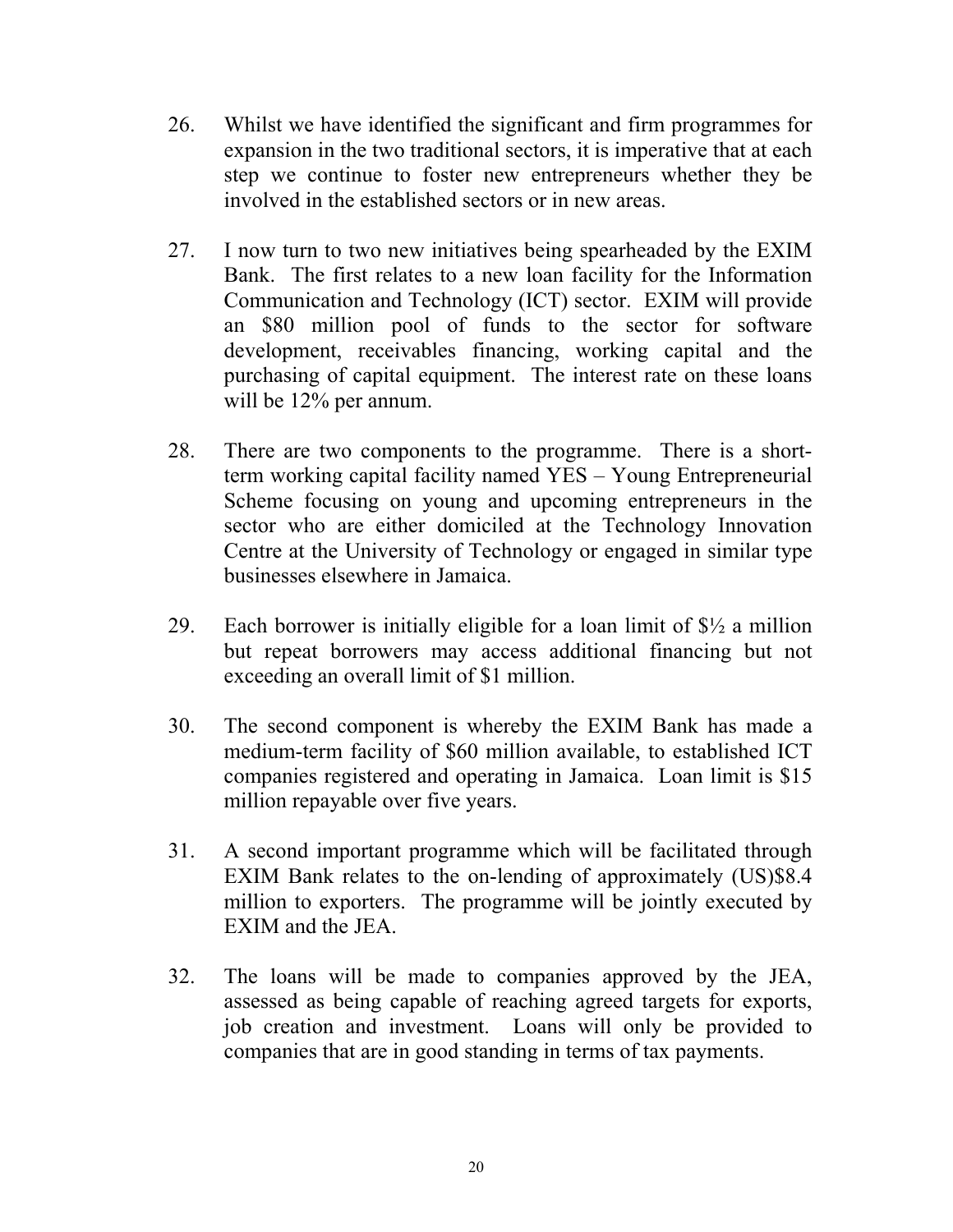33. The loan ceiling will be a maximum of (US)\$300,000 per borrower and will be for a period of four years inclusive of a one year moratorium. The interest rate will be 7%.

DBJ

- 34. Mr Speaker, I wish to say something about the work of the DBJ, which falls under the aegis of the Ministry of Finance and Planning.
- 35. During the FY 03/04, the DBJ approved loans totaling (J)\$1,350 million and (US)\$27.7 million. Main sectors – Agriculture (J)\$263 million; Agro-industry (J)\$284 million; Manufacturing (J)\$445 million and Tourism (J)\$210 million and (US)\$27 million.
- 36. Approvals for manufacturing a most pleasant surprise. Hopefully, a clear sign of recovery.
- 37. DBJ not just for big farmers, manufacturers and hoteliers. During the year, the tillage service, done in collaboration with Ministry of Agriculture, RADA and the JAS was launched. Provides low-cost tillage services to small farmers.
- 38. A first tranche of \$10 million was made available to the JAS, through MINAG, to introduce a sustainable marketing facility for local produce.
- 39. The Cocoa Rehabilitation Project has so far been accessed by 200 cocoa farmers with a total acreage of 715 acres.

Sugar

- 40. Throughout history, countries are invariably faced with the rise, maturation and then decline of what were formally lead sectors in an economy. The situation is no different for Jamaica and in fact, one of the difficulties we face is that the economy of the year 2004 is significantly different from that which obtained in 1980, a mere 24 years ago.
- 41. Even whilst recognizing that in certain instances the decline of an industry is inevitable, there are some industries where it is possible, if correct decisions are taken – use of technological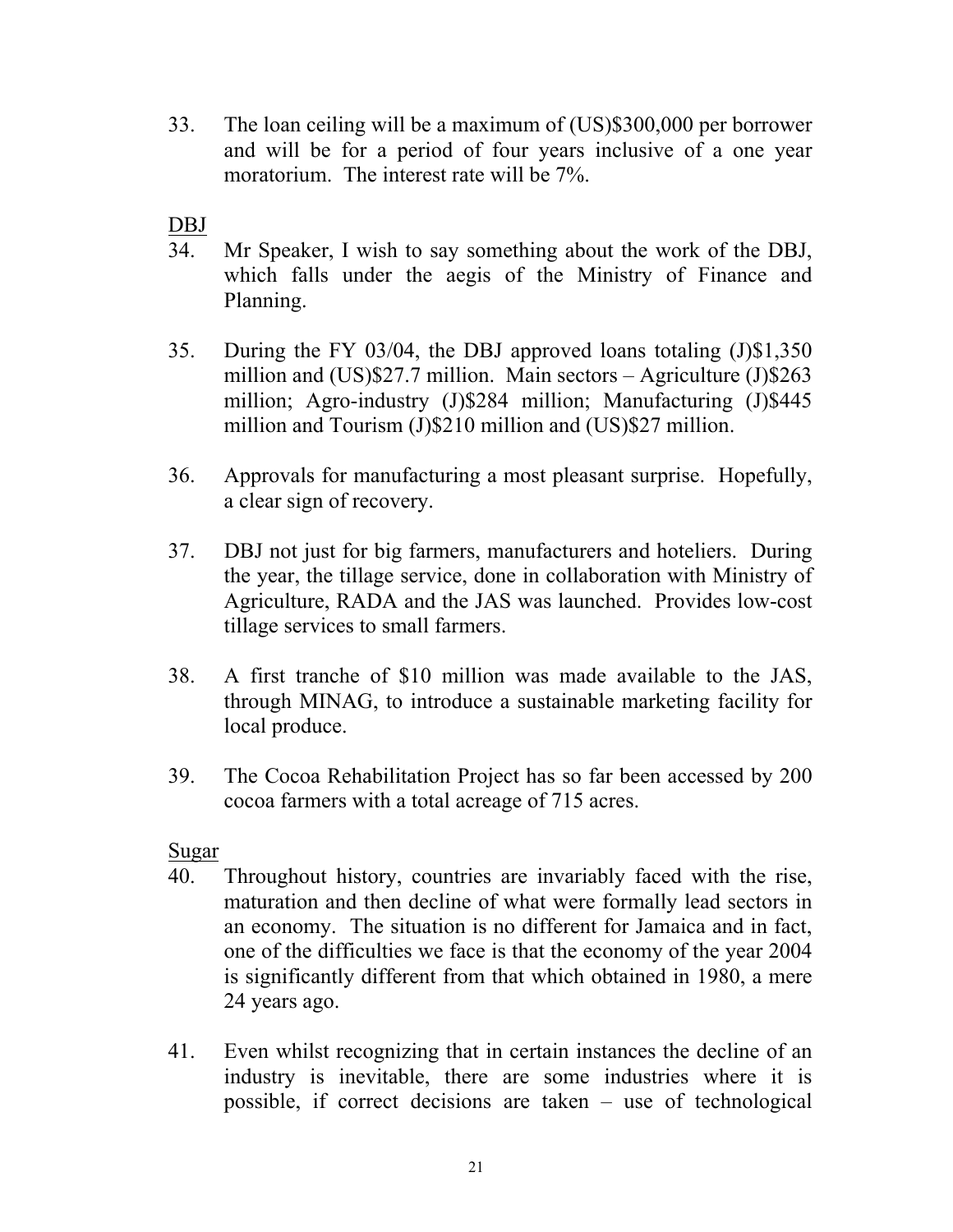advances, new production methodologies and better management systems - to restore what would seem to be an industry which was on death's bed.

- 42. Too often there is a tendency for pundits to speak of the inevitable decline or death of an industry but only rarely would these pundits indicate what should replace it. The sugar industry is one such sector.
- 43. Books have been written, many theses have been produced, speaking about the inevitable death of the industry in Jamaica. However, there are 29 members of this Honourable House who would face serious difficulties, were the industry to go under.
- 44. This industry cannot be pigeon-holed. It is agriculture, it is manufacturing. It employs those with minimal skills; it employs those with the highest level of technological and scientific training – engineers, chemists, computer experts.
- 45. Consider what Lionel Town would be like if Monymusk were closed. Or what would happen to Central and Western Westmoreland if Frome went under.
- 46. Jamaica cannot afford to write off the sugar industry and it is for that reason that the Government took the decision to invest significant amounts in the five State-owned factories. The positive results have begun to emerge.
- 47. To be accurate, some of these results have come from external occurrences over which we had no control, e.g. movement of the Euro vs the US dollar, but even if this occurred and there was no improvement in terms of production, those positive shocks would come to naught. The SCJ in this crop has produced by the end of March, 86,000 tonnes – approximately 12,000 tonnes more than at the same period last year. It has also recorded a 25% increase in cane yields per hectare and a 22% increase in hectares planted in canes.
- 48. Based on the performance through to the end of March, the company is confident it will achieve its production target for the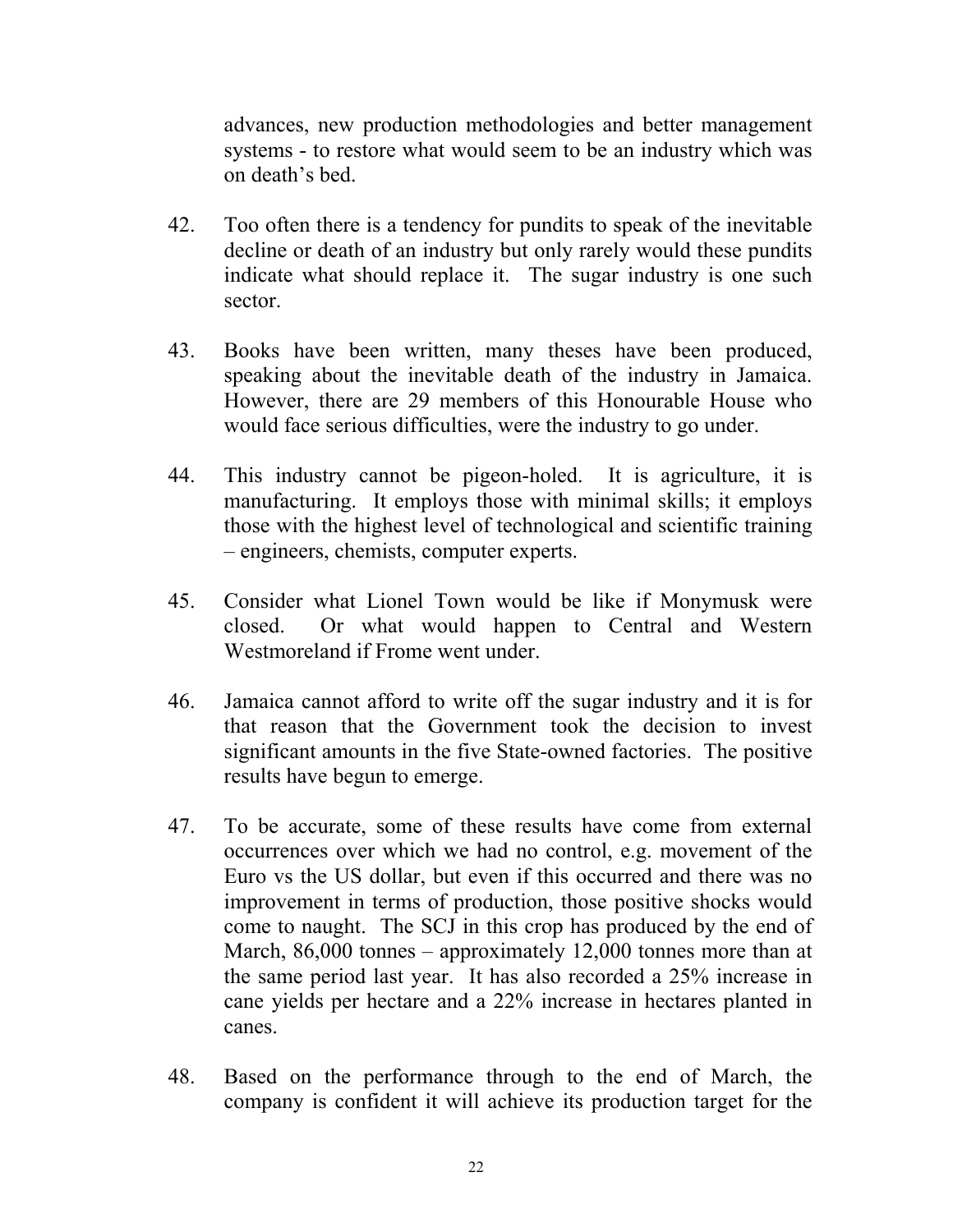crop despite the serious problems resulting from illicit fires. To date such fires have resulted in losses amounting to approximately \$135 million.

- 49. Furthermore, it is projected that the five factories will, for the first time, make an operating profit this year, moving from an operating loss of over \$500 million last year.
- 50. But we recognize that in certain instances not all the lands owned by the estates are suitable for cane and we have begun a diversification project. The projects to be initiated this year include 150 hectares of papaya at Hampden, 50 hectares of vegetables and 40 hectares of cotton at Monymusk.
- 51. We all know that one of the less positive features about sugar production - a factor which has influenced reactions - relate to the poor living conditions of many of the workers in the sector. This Administration has sought, through innovative means, to improve housing conditions. Over 180 hectares of land have been set aside to provide housing solutions for employees.
- 52. An initiative about which we are particularly proud, is one undertaken at the St Thomas factory, where in collaboration with Food for the Poor, decent housing is being provided for 75 families. This will be a model community with individual housing units and with each family having assigned sanitary facility. It will also have in place a modern sewage disposal facility, roads, electricity and a recreational area.

Road Infrastructure

- 53. To complement the expansion in various areas of the economy, the Government has embarked on a programme of infrastructure development unprecedented in the country's history.
- 54. Segment I of the North Coast Highway has totally transformed the travel dynamics between Negril and Montego Bay. Segment II currently under construction will do the same for the Montego Bay to Ocho Rios journey.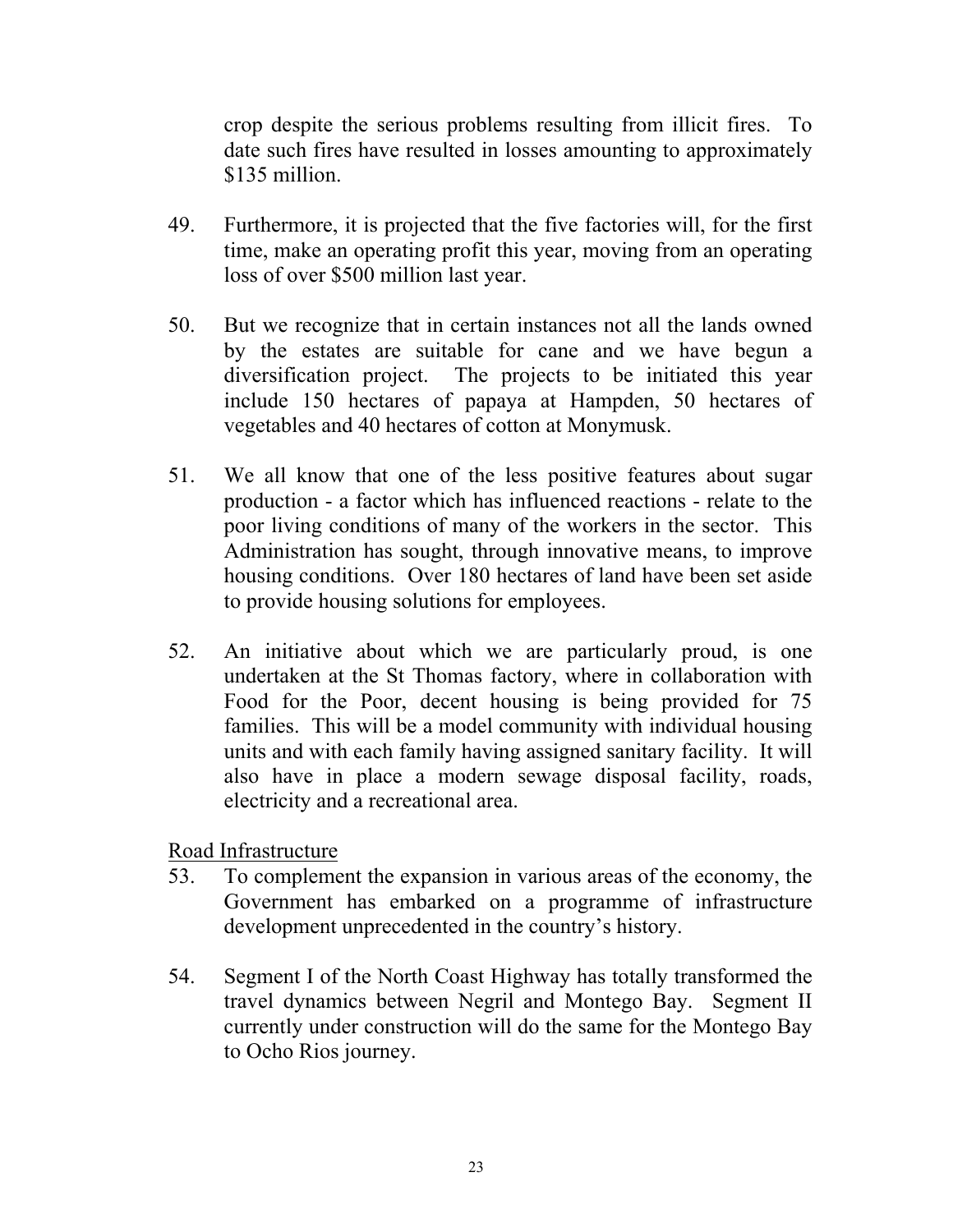- 55. As soon as certain contractural issues are resolved, work will begin on Segment III from Ocho Rios to Port Antonio. The development work on Segment II and III has been a major factor in influencing the decisions for the significant new investments in tourism in the parishes of St Ann and Trelawny.
- 56. To complement the development of the North Coast Highway is Highway 2000. The second section between Bushy Park and Mandela is scheduled to be completed and opened by October of this year. This will be followed by the section which will include a new Causeway and joined to the Mandela via the Dyke Road. The target date is to complete that section by December 2005.
- 57. The final section Sandy Bay to Williamsfield has a projected completion date of August 2008.

Water

- 58. In drive to put NWC on path to viability, have met with Minister and Chairman to examine financial situation.
- 59. NWC owes Ministry of Finance just under \$875 million. At the same time NWC is owed \$540 by various Government Departments and Ministries. Decision taken to set off the amount owed to the NWC, by the amount owed to Finance – leaving a balance of \$335 million.
- 60. This amount owed will be used to facilitate several water and sewerage projects.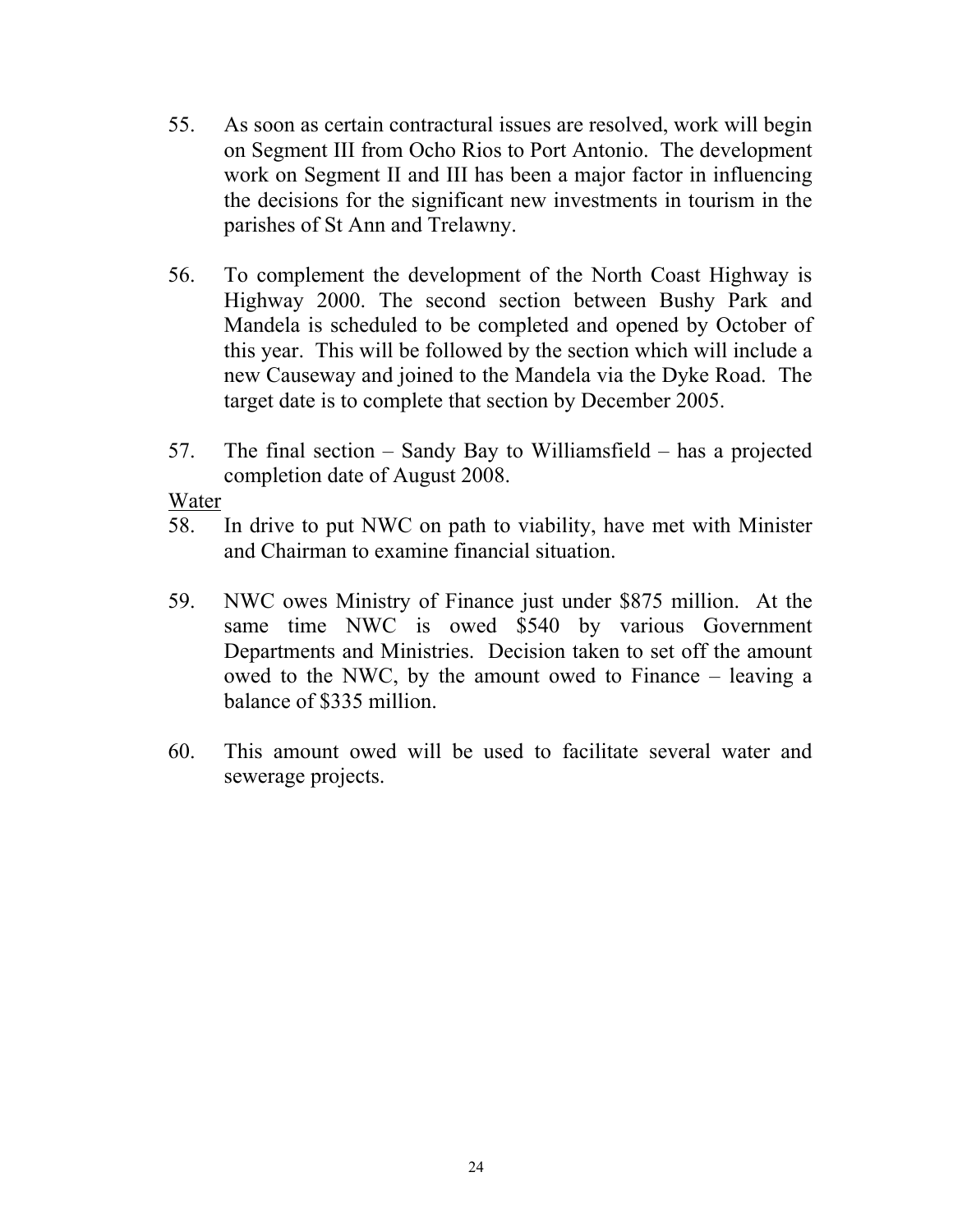### **F: FINANCING THE BUDGET**

- 1. First we need to summarize the budget which calls for an expenditure of \$328.2 billion. Recurrent expenditure is \$187.6 billion of which interest payments account for \$96.3 billion (51.3%). Capital expenditure is \$140.6 billion of which amortization accounts for \$132.16 billion (94%).
- 2. Debt servicing therefore accounts for \$228 billion. Put another way, of the total budget of \$328 billion, only \$100 billion is left to pay teachers, nurses, doctors, policemen, run the business of Government and do some projects.
- 3. Once again, we see the importance of trimming the deficit, reducing interest payments and providing us with the flexibility to do the things needed and demanded by the population.
- 4. In looking at the way to finance the budget this year, several factors had to be taken into consideration. The first is that we presented a major tax package last year and this was compounded by depreciation in the value of the currency. This impacted on inflation. As I have said on previous occasions, increased inflation is itself another tax package. Secondly, there is the reality of the MOU where workers in the public sector have committed themselves to "hold strain" for two years as their contribution to addressing the fiscal problem.
- 5. A third important point is that there is a Tax Policy Review Committee which was established a year ago under the chairmanship of Mr Joseph M Matalon. This committee comprises representatives of a broad cross section of interest groups, private sector, trade unions, the accounting profession and ordinary citizens. The work of that committee is being informed by technical analysis provided by a team from Georgia Tech led by Professor Roy Bahl, who carried out much the same work for the last comprehensive review of our tax system some 20 years ago.
- 6. I have been bombarded with proposals for adjustments to the tax system and we have taken the policy decision that, rather than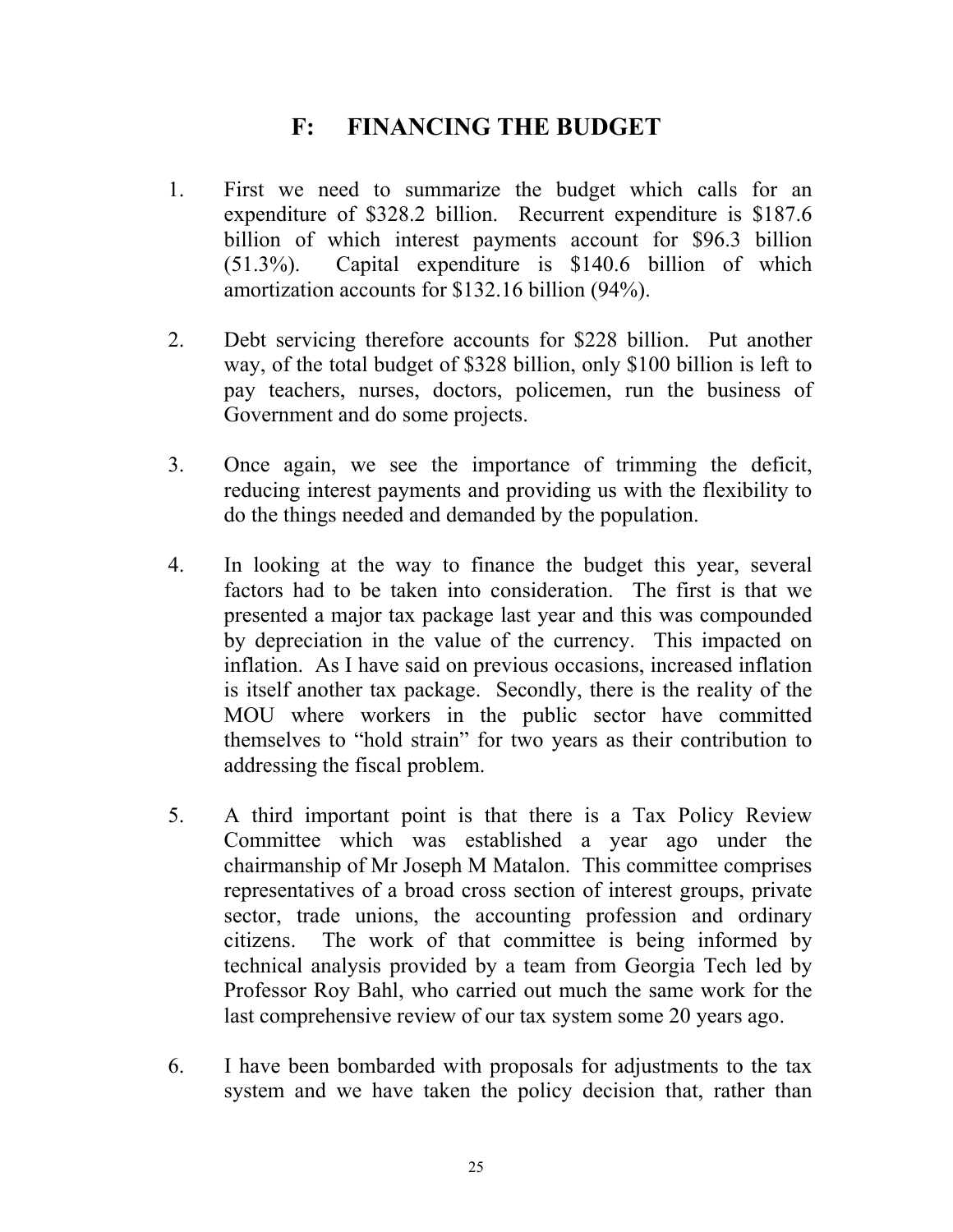seeking to tinker at this stage of the game, all such proposals should be submitted to the Tax Policy Review Committee and will go into the mix which would inform the recommendations they submit in their final report in October.

- 7. One of these proposals for change has come from the PSOJ/JMA and it relates to the 2% Custom User Fee which was imposed last year. I need not review the circumstances which led to the imposition of this Custom User Fee (CUF). Suffice to say that after a rocky start, it has worked very well realizing revenues of just under \$4billion.
- 8. The proposal which has been advanced is partly based on the view that the CUF has not attained the objective of "punishing" those who operate outside of the tax net. Against that background it has been proposed that the present non-refundable 2% should be replaced by 2.5% charge which could be used as a credit against income tax obligations.
- 9. This proposal has certain attractive features but as I have indicated, I intend to refer it to the Tax Policy Review Committee such that the response would be incorporated in a total comprehensive assessment.
- 10. However, there are additional reasons why we would not seek to make the change at this time. The first is that the present system is working. Secondly, within the context of the MOU the Government cannot take a chance on moving the fee from 2% to  $2.5\%$ .
- 11. I have been assured by those who advocate the change that, in a competitive environment, those who intend to use the fee as a tax credit would have no incentive to increase their prices. Whilst I accept that the argument would hold for many, I could say with little fear of contradiction that there will be those who may be tempted to use the excuse of the increase in the "up-front" charge as an excuse for moving prices.
- 12. So my formal response to those who have proposed the change is to submit the proposal to the Tax Policy Review Committee.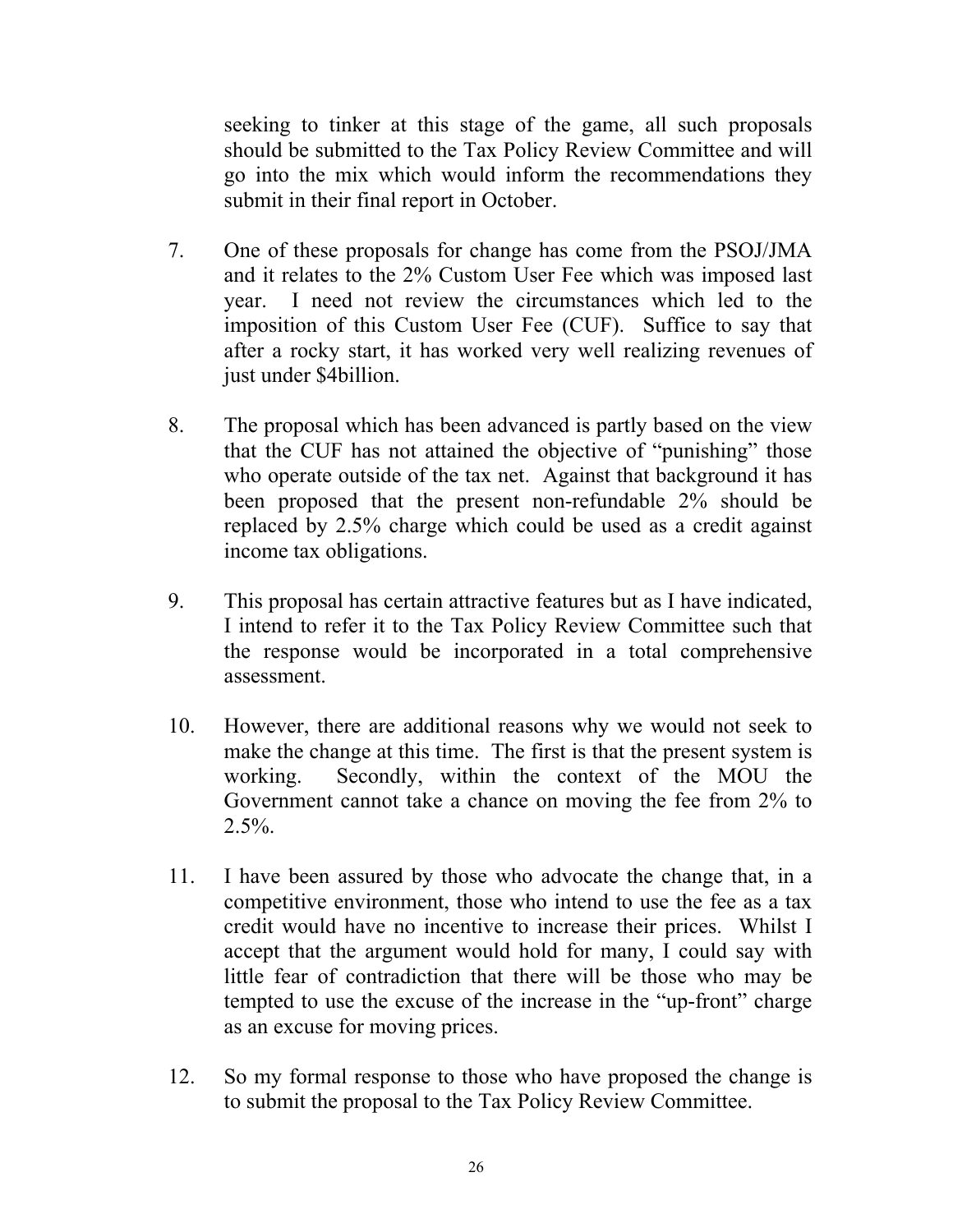Property Taxes

- 13. Property taxes should cover costs of solid waste management and street lighting. Not possible at present. Must be raised.
- 14. However, still not satisfied that the system is at an acceptable level of efficiency. Not friendly to the willing taxpayer. Will give personal attention to moving it to the appropriate level.
- 15. Pay what you paid last year.
- 16. I have spoken earlier about the high cost of energy and the need to encourage conservation. My colleague, the Minister of Commerce, Science & Technology has raised with me the fact that the policy of taxing solar water heaters flies in the face of our commitment to energy conservation. I wish to announce that effective June 1, 2004 these taxes/duties will be changed as follows:
	- a. Caricom manufactured no GCT/no duties;
	- b. Extra regional no GCT duties as per Caricom agreement.
- 17. Last year in our attempt to reduce the number of areas which were exempted from GCT, we applied it to health insurance premiums as is done in most countries with a VAT. A combination of interest groups including the providers of health insurance and the trade unions have protested.
- 18. We recognize the validity of these protests and so effective June 1, 2004, the GCT will no longer be applied to health insurance premiums. However, there is an important message to all concerned. There is need for greater efficiency both in terms of the firms, the doctors, and pharmacists in terms of the costs which are passed on to clients/patients.
- 19. Our decision to remove the GCT has a cost as it implies diminishing revenues. Now the ball is in the court of all other elements in the equation. The Government and the workers will be watching to see how these costs move and the justification provided.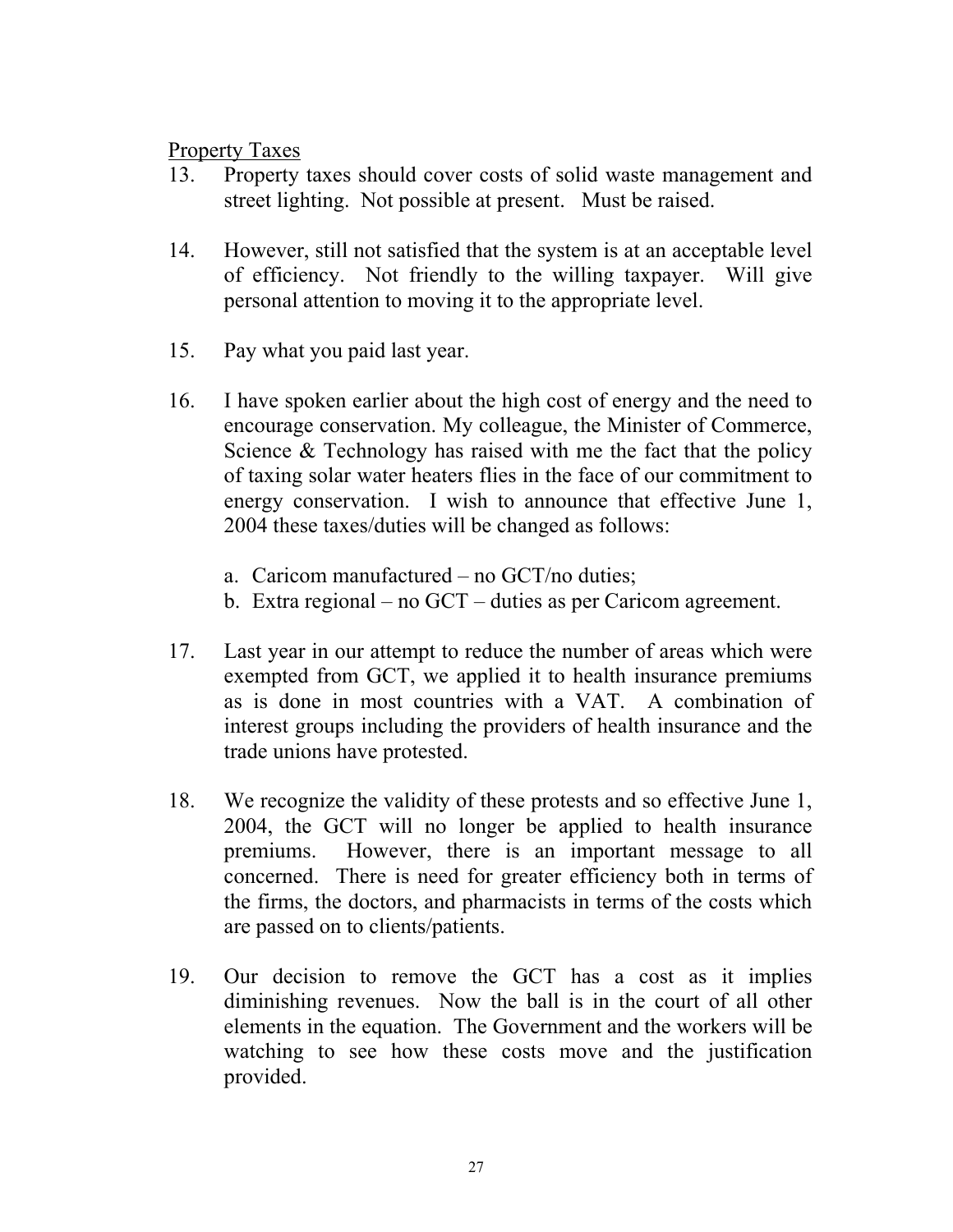- 20. We all know the size of the expenditure budget. Now let us turn to how it will be funded. We intend to borrow a total of \$152.4 billion that leaves a gap of \$175.7 billion. We expect to receive grants totaling \$4.3 billion, the bulk of which will come from the European Union. We project capital revenue at \$3.6 billion which is significantly less than the outturn for the last fiscal year where there were significant inflows due to divestment.
- 21. We project non tax revenue at \$9.8 billion of which a significant portion will come from the Custom User Fee, as well as approximately (US)\$6 million from the sale of the cellular licence to AT&T. We project \$155.6 billion as tax revenue. This represents an increase of 18.7% compared to the outturn of \$131 billion for 2003/04. For those who believe this is an optimistic projection, the increase FY 03/04 compared to FY 02/03 was 27.4%. Furthermore, this represents the average rate of increase for the last six fiscal years.
- 22. We project to collect this based on improvements in our administration as well as in terms of certain legislative amendments, to make the various tax collection machinery more efficient. Simply put, there will be no new taxes. There is no tax package.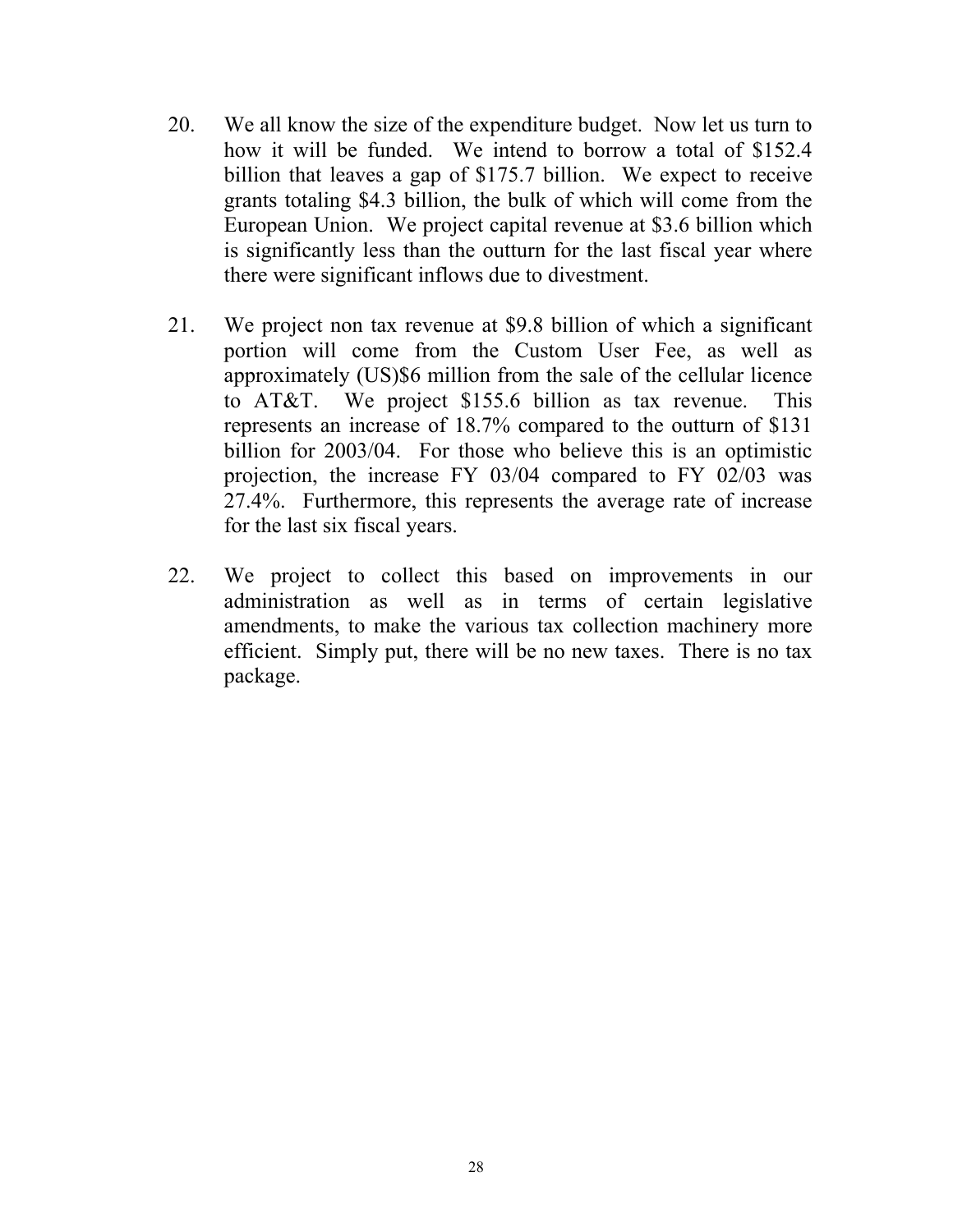## **G: CONCLUSION**

- 1. In my presentation this afternoon, I have provided details on how the expenditure budget which was tabled just over two weeks ago will be financed for fiscal year 2004/2005. As is obvious, this expenditure budget retains very strong controls in terms of fiscal constraints. But we have gone at lengths to indicate that unless we can hold fast our commitment to reduce and eliminate the fiscal deficit, the objective of reducing interest rates and promoting economic growth on a sustained basis, will remain out of reach.
- 2. Despite the tight year which we have experienced, there are very few persons either within this Honourable House or out of Jamaica who could have anticipated that we would have been in this position at this time, this year.
- 3. We are here with a dollar which has been stable for close unto a year. We are here with foreign reserves higher than they were a year ago. We are here with our external bond prices trading at levels, in certain instances, never before reached. We are here in a situation where there are several external financial institutions seeking to take us to the market.
- 4. But perhaps most important, we are here in a situation where in terms of ongoing investments and those which will be coming on stream within the year and within the medium-term, we are poised for a period of sustained economic expansion.
- 5. The projects are flowing from the pipeline and there are more still in the pipeline.
- 6. This has not come about overnight, or by chance. The fact is that this Administration over 15 years has taken certain strategic decisions aimed at fundamentally changing the economy. Some of these decisions involved short-term adjustments, whereby we abolished price controls and liberalized various aspects of the economy. Some of the results of these changes had negative impact but they had to be done.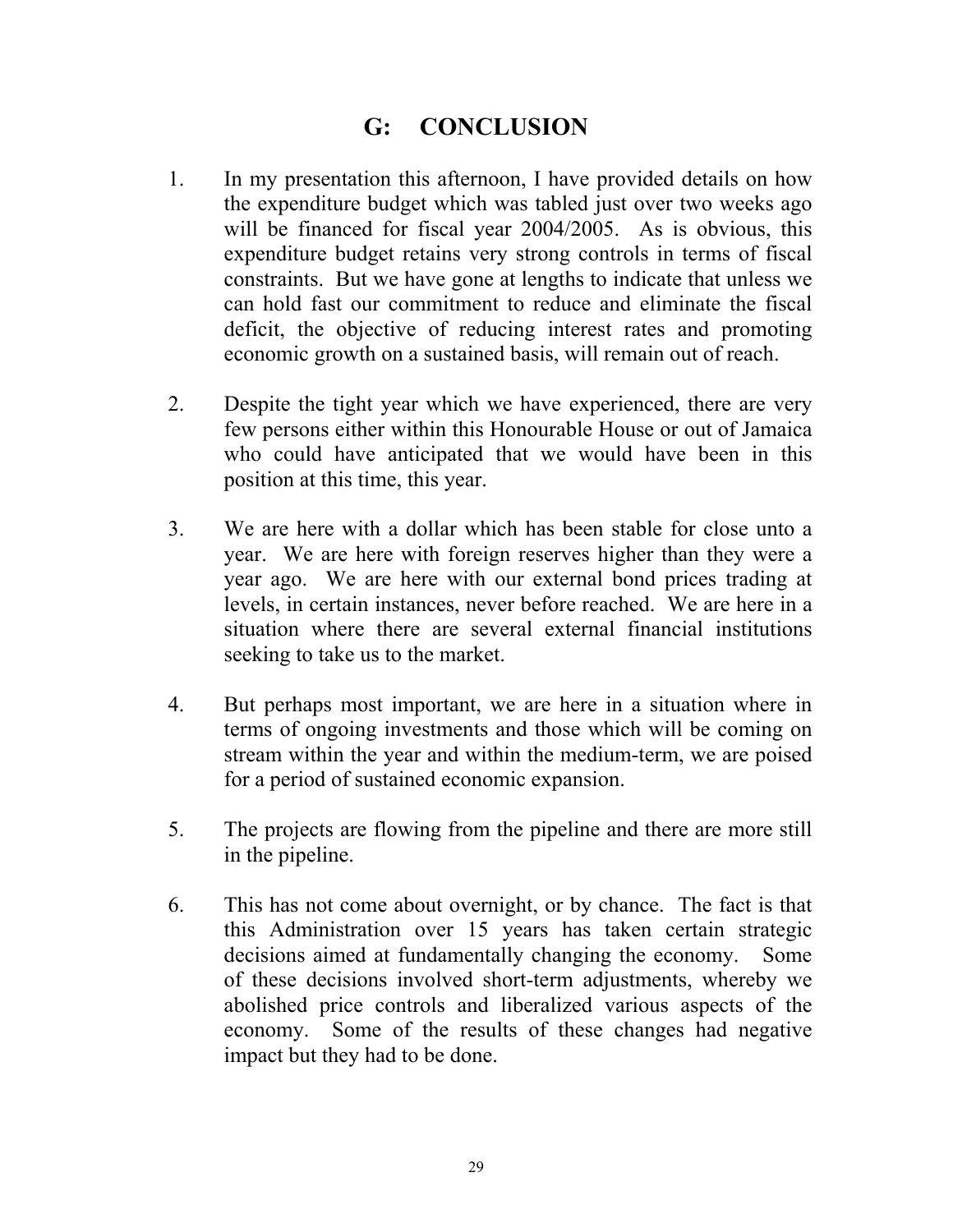- 7. There was a second set of changes which are much more subtle and hence, have not received immediate attention although their impact will be longer lasting. The financial sector has been thoroughly modernized and the regulatory system guiding it is being brought up to world class standards. Very few persons could look at the financial sector now and compare it with that which obtained 15 years ago.
- 8. There are other changes which we have made in terms of reducing the scope of Governmental activity and bringing private sector investments in to several areas once thought to be exclusive State province. Hence, investments in the tele-communications industry, the power sector, in the physical infrastructure such as airports and roads are now being undertaken by the private sector. We have also put in place the regulatory environment to give investors confidence that their returns on investments will not be determined by arbitrary decision-making.
- 9. Whilst we have not got everything right, we have demonstrated that some of what were seen as intractables in the past can be tackled successfully. Although 2003 was not a good year for inflation, the record of seven consecutive years of price increases below 10% demonstrates that we know how to deal with that problem.
- 10. But above and beyond those achievements, there is a new mood in the country particularly amongst an emerging class of young domestic investors. They monitor the activities of Government which provide them with the signal for their own investment decisions.
- 11. It is this group of business people who have been the driving force behind Partners for Progress. Their activities have changed the mood in the business community and facilitated interaction with Government and the trade union movement in ways which will redound to the national good.
- 12. That is why it is imperative that the Government must stick to its commitment to reduce and eliminate the fiscal deficit.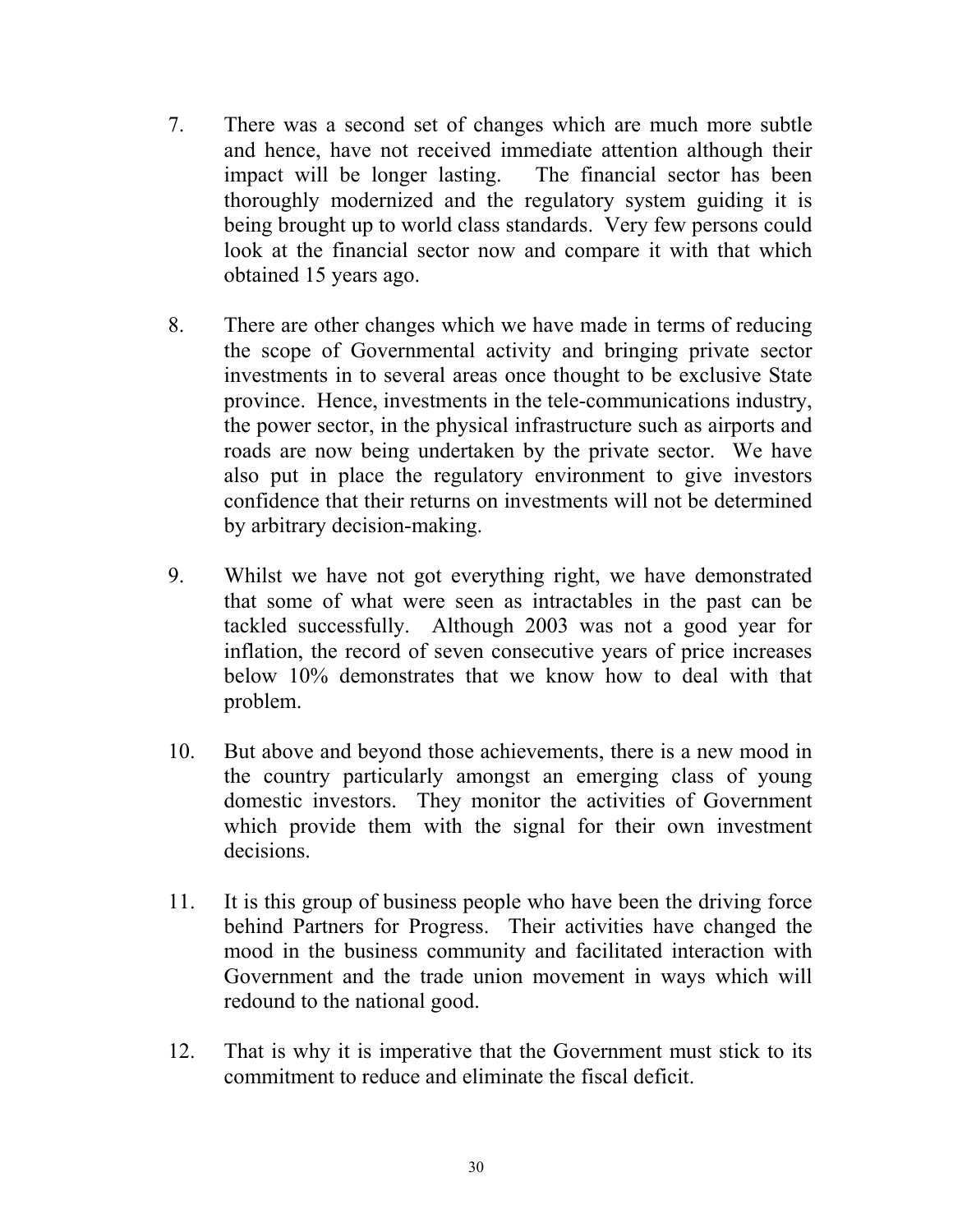- 13. It is only by so doing that the sustainable downward path for interest rates will be achieved. This new era is going to call for new thinking, not just from Government, but from the financial institutions. As Government paper becomes less attractive, there must be a willingness by these institutions to provide support for projects, whether they are for expansion or for new ventures. Whether they are to produce goods or for services.
- 14. There is also a need for entrepreneurs to be willing to subject their proposals and their accounts to the most rigorous scrutiny.
- 15. For entrepreneurs there are clear incentives for taking your company public.
- 16. But this new mood is not simply reflected in the actions of the owners of capital. The initiative taken by the leaders of the trade unions representing public sector workers to sign the historic MOU with the Government demonstrates that labour is fully on board. This is no empty expression of national commitment. We are talking about dollars and cents.
- 17. And this Administration will not betray the historic vote of confidence given by the labour movement in terms of their contribution to the way forward. We recognize, as all should that there can be no period of sustained economic growth or social stability unless the workers are fully involved.
- 18. Despite the constraints, we are going to work to improve the social sectors.
- 19. The SIF Programme is but one example of that commitment to ensure that those who are most deprived are not forgotten as the economy expands.
- 20. The attainment of the fiscal deficit is a necessary condition towards the objective which we intend to reach. The objective is that, with reduced interest rates, debt servicing will consume a smaller percentage of total expenditure thus allowing us to concentrate on social and physical infrastructure. I must repeat – failure to make our target will be punished with a reduction in available credit,